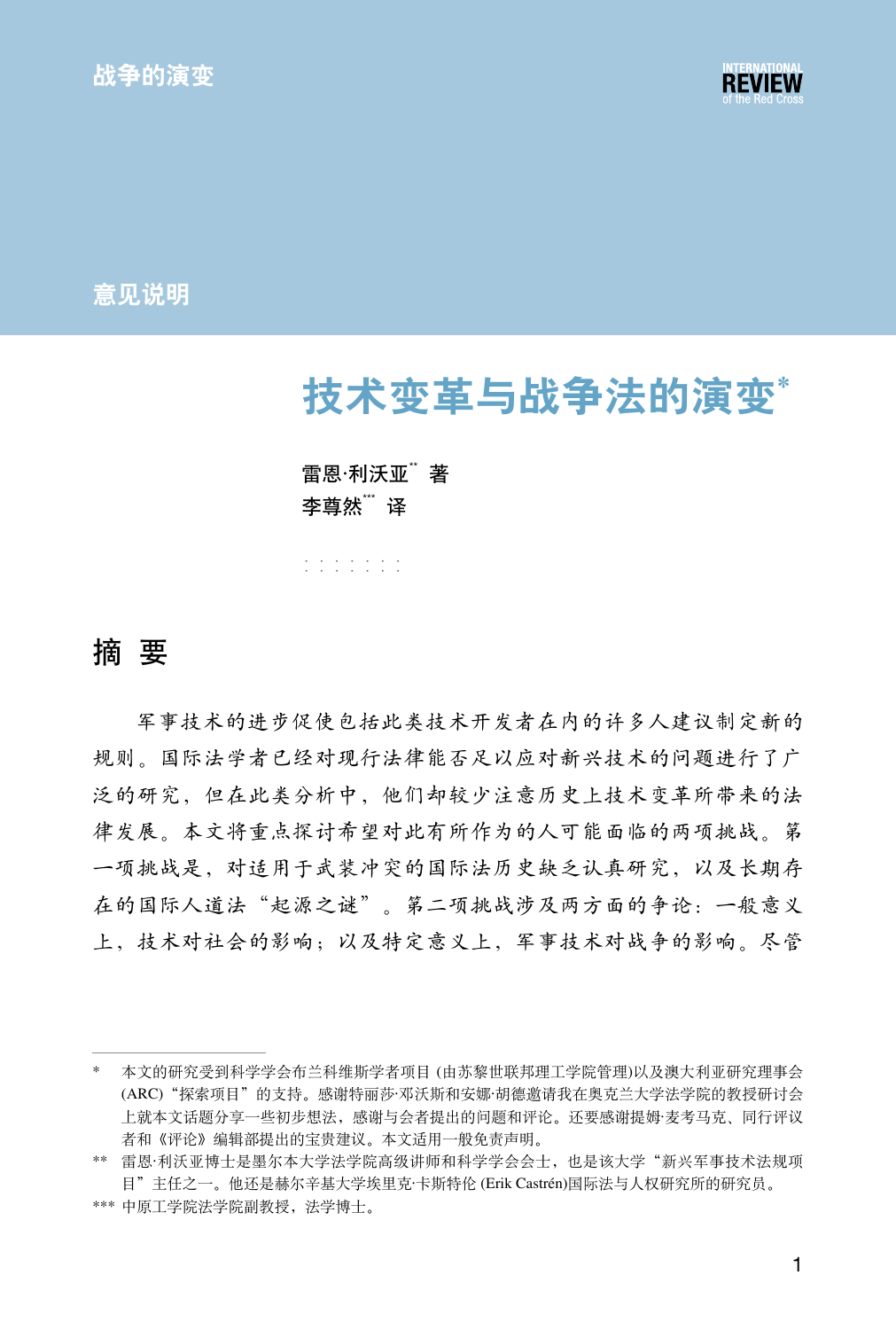存在这些挑战,本文仍在结论部分提出了对军事领域技术与法律之间的关 系进行历史分析所能获得的深刻见解。

关键词:战争法;武装冲突法;国际人道法;军备控制;军事技术; 法律与技术理论;法律史

······· ·······

# 引言

战争形态已经得到提升。过去几十年,在冲突和一般军事能力上已经出 现了非同寻常的技术变革。据报道,已有超过100个国家在其武装部队或情 报机构专门设立了网络战部门。<sup>1</sup> 这些部门帮助国家避开敌方针对其国内基 础设施的网络行动,并针对敌方采取此类行动,后一种行动可能并不公开进 行。据说,有几乎同样多的国家正在将无人飞行器用于情报、监控和侦察, 而且据说有大约30个国家已经或者正在开发武装无人飞行器。<sup>2</sup>各国正在积 极研发人工智能、纳米技术以及生物技术的军事应用,并予以实施。

虽然人们对于相关国际法能否足以应对技术变革的问题展开了广泛的 争论,但在此类分析中,对以往技术变革所带来的法律发展的关注却出奇 得少。本"意见说明"旨在重点讨论从历史角度对法律发展进行追问式探究 时,人们会遇到的一些障碍以及在这一过程中可能得出的一些见解。本文的 这些目标是适度的,因为它并不旨在通过讲授 "历史课"的方式,指导政 策制定者或评论家们分析某些新技术的治理问题,而仅试图鼓励一种更加注 重历史的论证方式。

在开始论述之前,考虑到"技术"一词虽简单但又具有一定迷惑性,因 此首先有必要对一些术语的含义进行澄清。对于参与讨论规制军事技术的人

<sup>1</sup> Fergus Hanson,"Waging War in Peacetime: Cyber Attacks and International Norms", The Lowy Interpreter, 20 October 2015, available at: www.lowyinterpreter.org/post/2015/10/20/Waging-war-inpeacetime-Cyberattacks-and-international-norms.aspx (all internet references were accessed in October 2016).

<sup>2</sup> Michael C. Horowitz and Matthew Fuhrmann,"Droning on: Explaining the Proliferation of Unmanned Aerial Vehicles", 1 October 2015, available at: ssrn.com/abstract=2514339.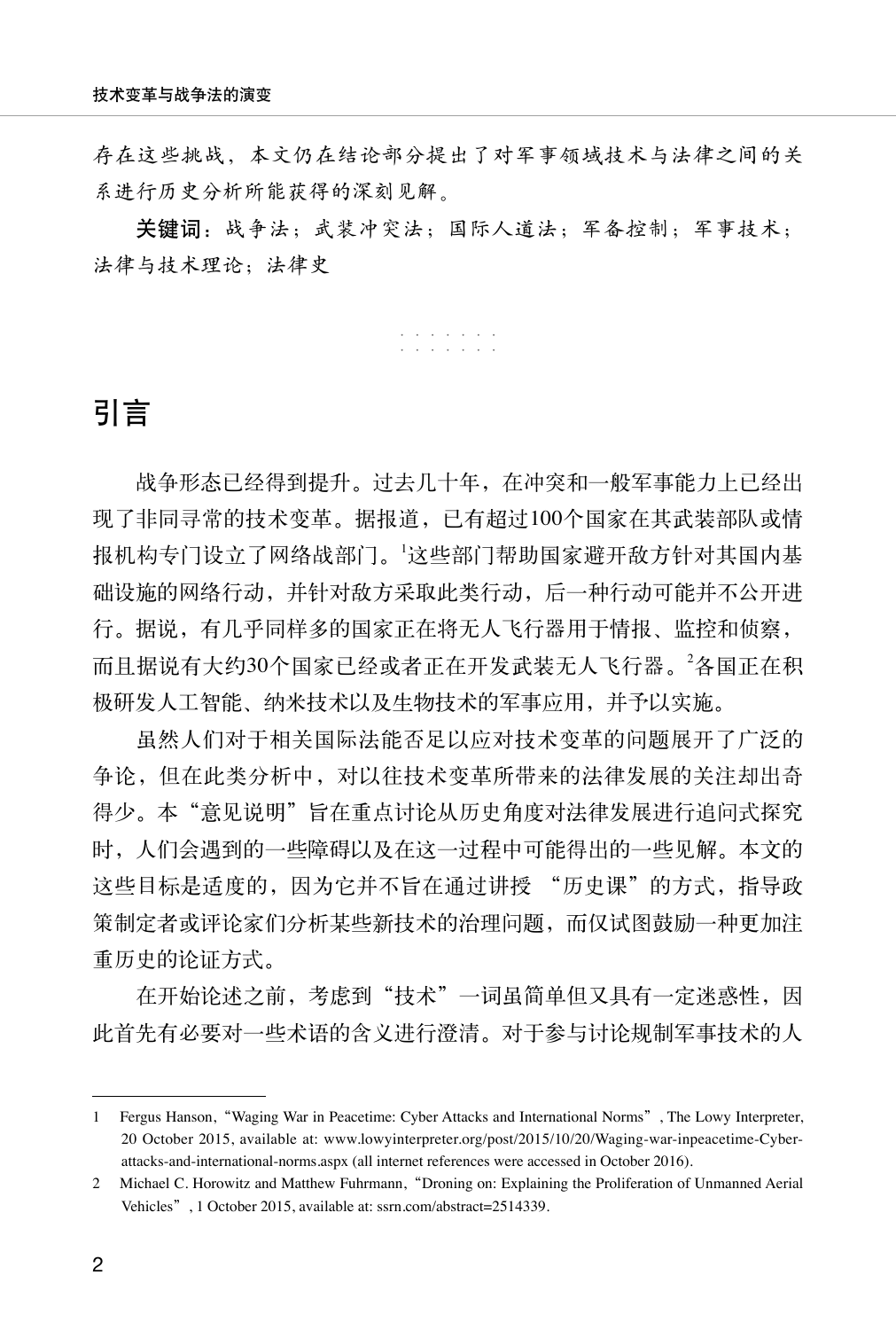来说, "技术"一词意味着武器, 或者可以更宽泛地理解为"军事装备"。 就此而言, "技术"一词是指人工制造的有形物品, 特别是工具、装置以及 设备。但是,技术还可以超越技术性人造物品的范围,在更宽泛的意义上 进行解释。比如,威尔伯特·摩尔对技术的定义是"为达到特定目标或者解 决特定问题而对知识的应用"。<sup>3</sup>因此,技术还可以被合理地认为包含"操 作设备所需的技能、惯例、方法以及知识";从这个意义上讲,技术指的 是"技巧, 即一种做事的方法"。"当然对于技术的概念还有更加宽泛的理 解,不过将 "技术"理解为不仅是一种人工制品 (或者一套相互连接的人工 制品),而且还是一种技巧,对于实现本文目的而言已经足够。根据这一解 释,子弹与毒物都可以被视为军事技术。即使某种特定的毒物并不是人造物 品,如从自然环境中找到的,但为实现某一军事目的 (比如使敌人瘫痪) 而对 其进行的提炼和使用也构成技术。

在法律术语方面,本文有意使用了较为陈旧的术语——"战争法",这 样做的目的是要尽量涵盖各种类型的专门规制战争中人类行为的国际法规则 与原则。这首先指的是对作战手段和方法的选择予以一般性限制并保护那些 未直接参与敌对行动的人的规则。这些规则整体上被称为"武装冲突法"或 "国际人道法"。但从广义上讲,战争法除包括某些针对特定武器、作战手 段或方法的使用进行限制的规则外,通常还对它们的开发、获取和储存等进 行限制。后者通常被称作"军备控制法"。

尽管当代法律理论对国际法的这两个分支有着明确而一贯的区分, 5但 就本文的目的而言,最好将它们放在一起进行讨论。首先,因为这种区分是 近期才出现的。19世纪以及20世纪初期的重要文件都使用"战争法"或"战 争法规和惯例"来指代适用于战争中的各种国际法规则与原则。它们并未 在有关特定禁用武器、敌对行动以及保护特定人员和物体的规则之间作出明

<sup>3</sup> Wilbert E. Moore,"Introduction", in Wilbert E. Moore (ed.), Technology and Social Change, Quadrangle Books, Chicago, 1972, p. 5.

<sup>4</sup> Garth Massey, Ways of Social Change: Making Sense of Modern Times, 2nd ed., Sage, Los Angeles, 2015.

<sup>5</sup> See e.g. US Department of Defense, Law of War Manual, Washington DC, June 2015, para. 1.6.2; Robert J. Mathews and Timothy L. H. McCormack,"The Influence of Humanitarian Principles in the Negotiation of Arms Control Treaties", International Review of the Red Cross, Vol. 81, No. 834, 1999, pp. 334–335.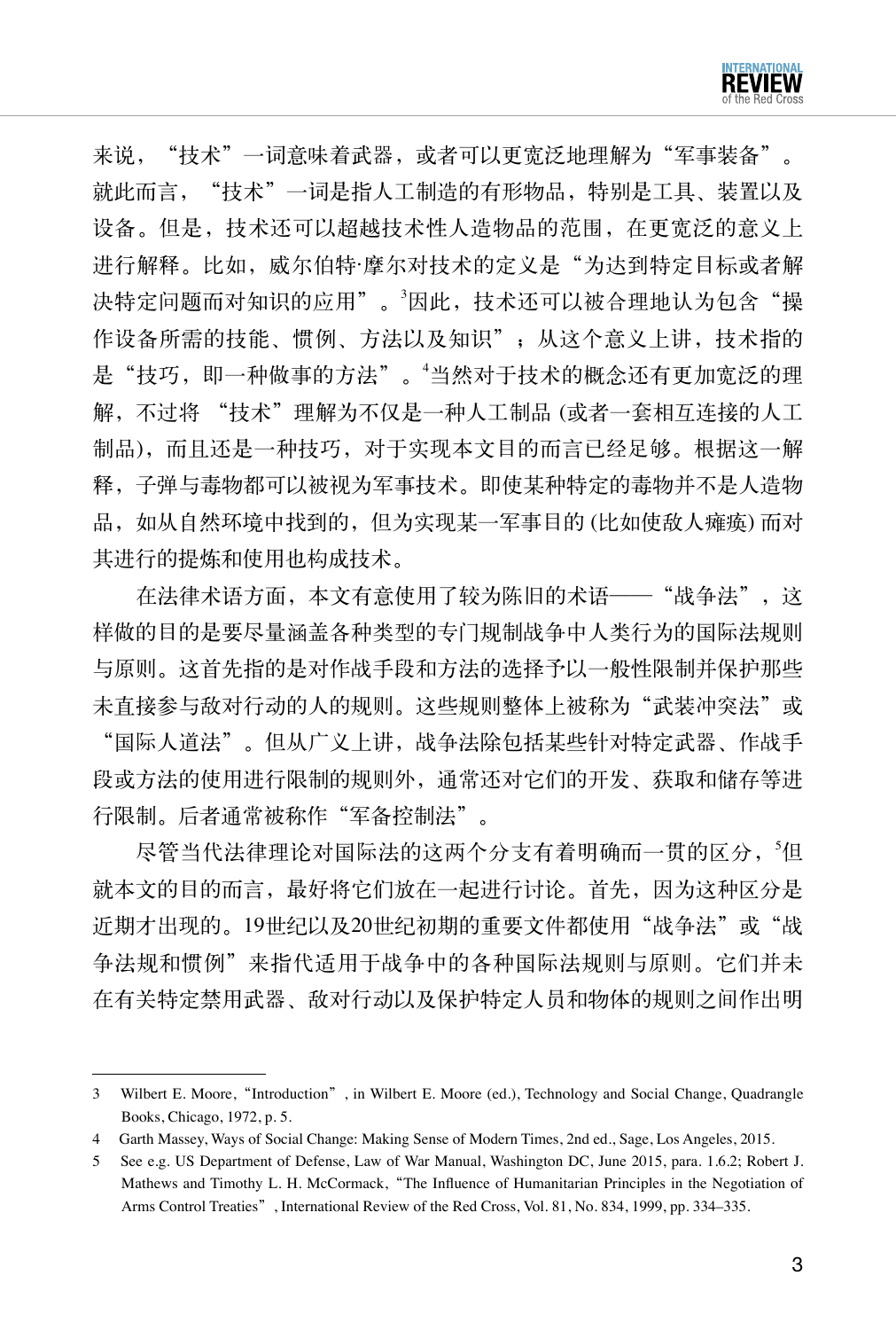确区分。"值得注意的是,即使是1952年出版的《奥本海国际法》第七版仍 仅将禁止使用的作战手段作为一种敌对行动问题而非军控问题来论述。'因 此,在一篇论述这一法律历史的文章中严格地区分国际人道法和军备控制法 是不合适的,因为若加以区分,可能会扭曲而不是澄清论述的主题。另外, 在当前非法律人士关于修改法律之必要性的讨论中可以看出,他们并不完全 清楚需要对哪一个法律分支进行修订。这就意味着需要对整个法律结构进行 考虑。

## 呼唤新的法律

最近, "技术的发展使得战争法不足以对其进行规制"的观点已经受到 一些关注。各类专家都认为应当增加对网络空间的规制,有些还十分具体地 强调要制定一个《日内瓦网络战公约》。"这些提议有的内容清楚明确, 有 的则较为模糊:例如许多人公开抱怨现行国际法不足以规制网络空间的军事 行动,但并未明确指出现行法律存在哪些不足之处;而对于进一步规制无人 机这种具体装置所提出的相关建议则更为具体。比如,民间团体已经开展运 动, 提倡禁止所有武装无人机的使用。 但评论家们却更为现实地建议重新 评估现行的管理机制,以减少无人机技术扩散的可能。<sup>10</sup>

提出最具条理且最明确建议的当属主张对致命性自主武器系统进行规制 的人。他们在"机器人武器控制国际委员会"等机构的支持下开展工作,寻

<sup>6</sup> See especially Institute of International Law,"The Laws of War on Land", Oxford, 9 September 1880; Hague Convention (IV) regarding the Laws and Customs of War on Land, 205 CTS 27, 18 October 1907 (entered into force 26 January 1910).

<sup>7</sup> Lassa Oppenheim, International Law: A Treatise, 8th ed., edited by Hersch Lauterpacht, David McKay Company, New York, pp. 340–345.

<sup>8</sup> Chris Weigant, "We Need a Geneva Convention on Cyber Warfare", Huffington Post: The Blog, 28 October 2013, available at: www.huffingtonpost.com/chris-weigant/we-need-a-geneva-conventi\_b\_4171853.html; Karl Rauscher, "It's Time to Write the Rules of Cyberwar", IEEE Spectrum, 27 November 2013, available at: spectrum.ieee.org/telecom/security/its-time-to-write-the-rules-of-cyberwar.

<sup>9</sup> See e.g. Drohnen-Kampagne, available at: drohnen-kampagne.de; Ban Weaponized Drones from the World, available at: act.rootsaction.org/p/dia/action/public/?action\_KEY=6180.

<sup>10</sup> Micah Zenko and Sarah Kreps, Limiting Armed Drone Proliferation, Council of Foreign Relations, Washington DC, 2014.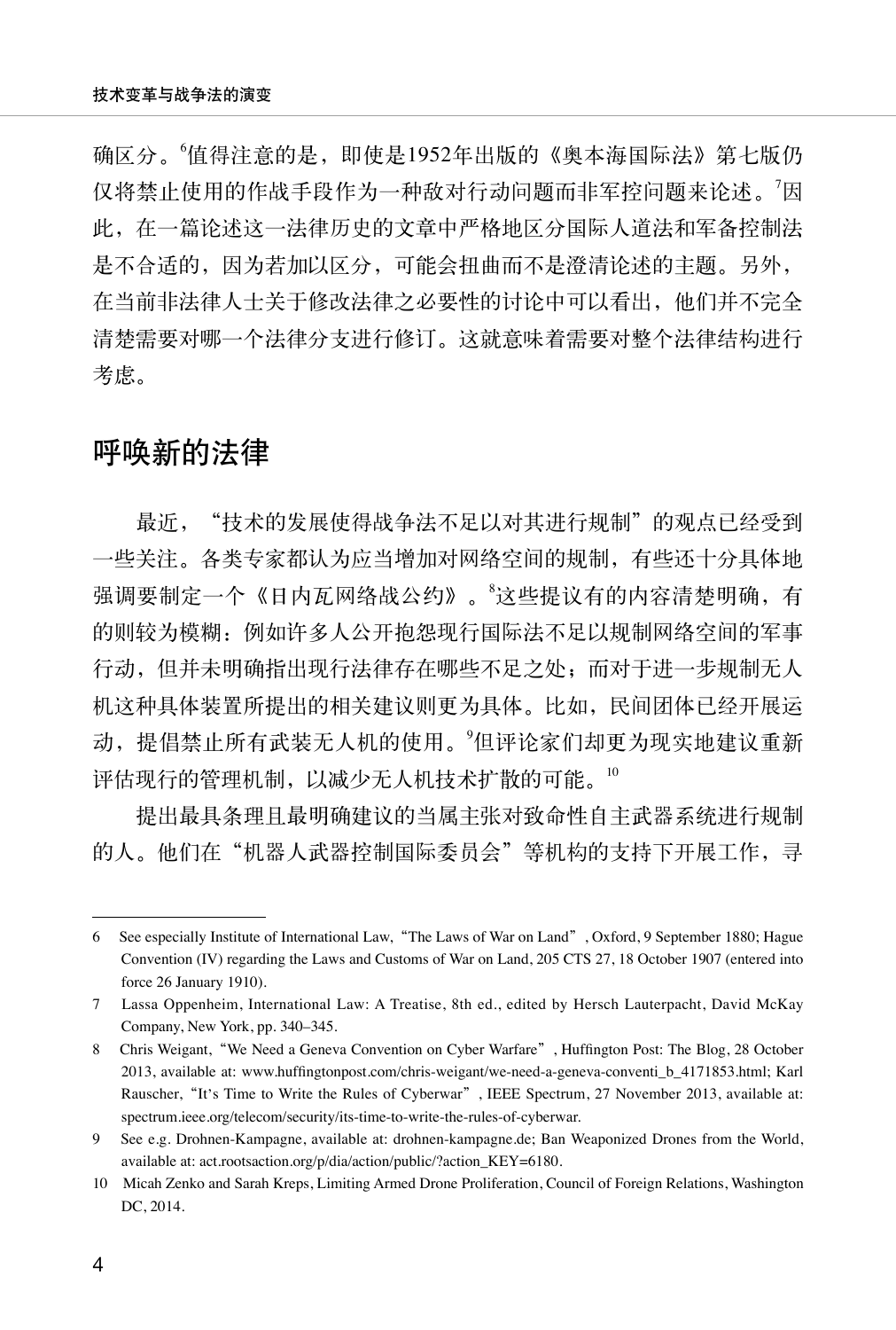

求对《常规武器公约》框架下有关此类技术的讨论施加影响。已经有3000多 名机器人技术与人工智能领域的研究人员以及17000多名其他人员 (包括著名 学者和企业家)签署了一封公开信,呼吁"禁止不受有意义的人类控制的攻 击性自主武器"。<sup>11</sup>

有些建议还更进一步。布拉德·阿伦比于2012年在《石板》杂志上发表 的一篇合著文章中指出,针对特定技术的新条约虽然有一定的用处, "却只 不过是企图更新已过时的国际机制而已"。12 "过时"一词可能让很多战争 法专家皱起眉头,因为它让人想起乔治·布什总统在任时的白宫法律顾问阿 尔伯托·冈萨雷斯。他表示《日内瓦第三公约》的某些内容"陈旧"和"过 时"。"不过,公平地说,此后阿伦比所撰写的文章更为学术,也更为严 谨。比如,他曾指出,战争法"历经长期的发展,有了许多评注和多种文化 的融入",因此"这样一种成熟而充满活力的框架不可能突然完全过时,而 且我们也不希望它过时"。<sup>14</sup>无论如何,最关键的一点是,人们对特定技术 问题的关切,能产生的作用十分有限。治理问题完全可能是由于整个技术变 革以及各种技术之间的相互作用所造成的。换句话说,技术变革完全可能给 战争法在总体上带来问题。

# 法律与技术产业

呼吁对法律进行更新的技术专家、科学家、伦理学家以及其他一些评论 者已经与对该问题著书立说的国际法学家之间形成了一种共生关系,二者相

<sup>11</sup> "Autonomous Weapons: An Open Letter from AI & Robotics Researchers", available at: futureoflife.org/ open-letter-autonomous-weapons.

<sup>12</sup> Braden R. Allenby and Carolyn S. Mattick,"Why We Need New 'Rules of War'", Slate: Future Tense, 12 November 2012, available at: www.slate.com/articles/technology/future\_tense/2012/11/drones\_cyberconflict\_ and other military technologies require we rewrite.html.

<sup>13</sup> Alberto R. Gonzales,"Decision Re Application of the Geneva Convention on Prisoners of War to the Conflict with Al Qaeda and the Taliban", Memorandum for the President, 25 January 2002, reproduced in Karen J. Greenberg and Joshua L. Dratel (eds), The Torture Papers: The Road to Abu Ghraib, Cambridge University Press, New York, 2005, pp. 118–121.

<sup>14</sup> Braden R. Allenby, "Are New Technologies Undermining the Laws of War?", Bulletin of the Atomic Scientists, Vol. 70, No. 1, 2014, p. 29.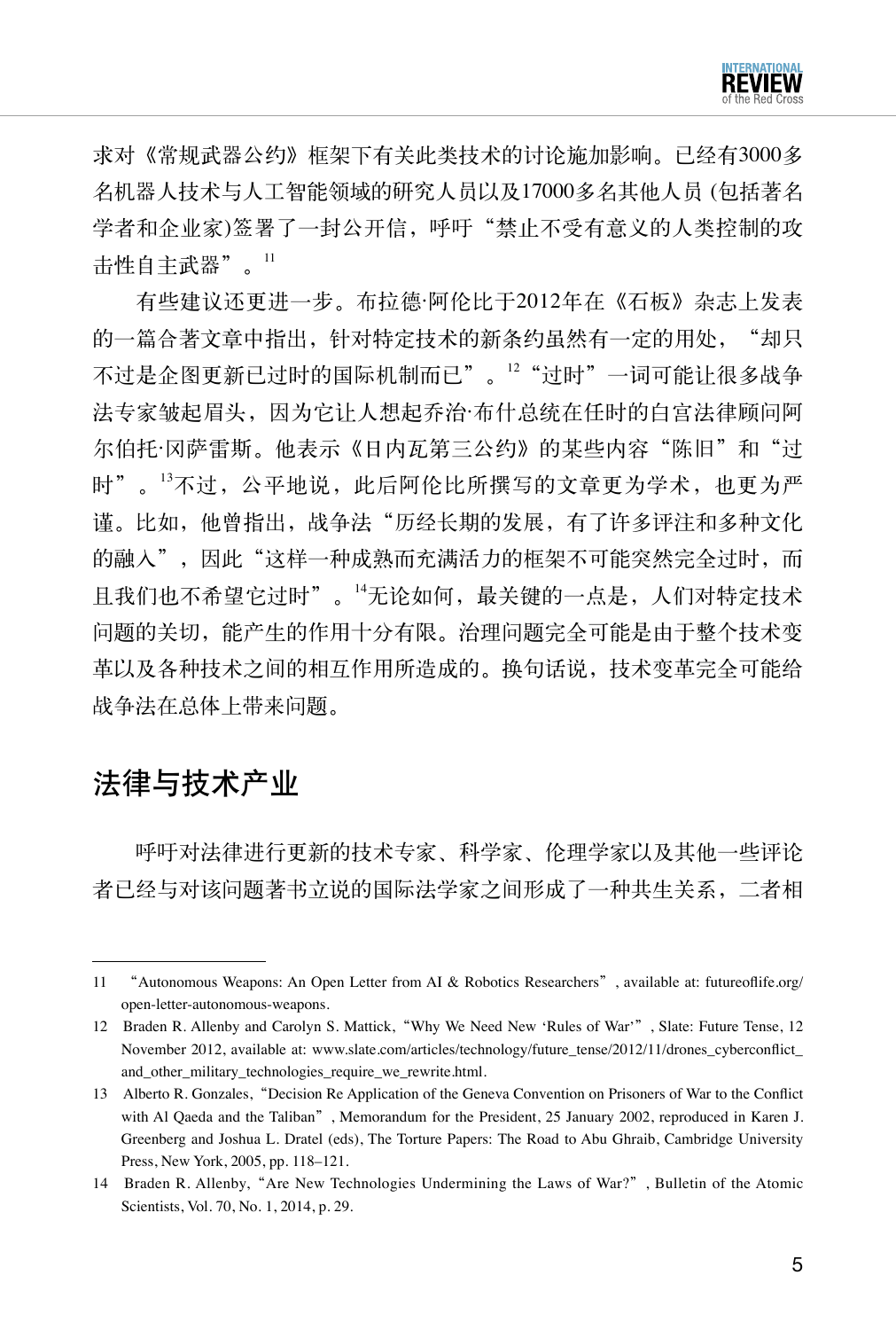辅相成。因此毫不令人意外的是,过去十年间出现了大量的国际法文献,对 具有或可能具有军事用途的新技术所带来的挑战进行了剖析。

至于探讨法律与技术关系的学术文献,许多都遵循了一种特定的模式。 基兰·特兰特根据规制外层空间、体外受精和虚拟世界等问题所进行的讨 论,提出了一个被其称为"法律和技术产业"的学术模板。15该模版以技术 危机事件开始,即某一项特定技术带来的进步与危险并存,其未来充满不确 定性。<sup>16</sup>这样的一个起点不经意间与 (西方)主流共识相契合,即技术发展对 社会有着重要的影响,会给社会带来机遇和问题。17 "法律与技术产业"模 板接着指出现行法律中的空白或不足之处,详细阐述立法干预的必要性并对 立法流程进行了概述。<sup>18</sup>但与此同时,该讨论并未涉及法律背后的价值,并 未对未来规则的实质问题表达意见。正如特兰特所总结的, "法律是制定出 来的,但是这种立法背后的价值和政策应当来自别处。"<sup>19</sup>

关注法律和新兴军事技术文献的读者至少能注意到这种"法律和技术产 业"的某些特点。20其中一个特点便是辨识并关注某一颠覆性技术,及其可 能带来的机遇和挑战。显而易见,这将会进一步促进对网络战、无人机、自 主武器、军事纳米技术等方面的法律分别进行讨论。最近出现的关于网络战 争法方面的专业期刊便是这种分别讨论模式的一个缩影。<sup>21</sup>

必须承认,难以避免的是需要采用具体技术具体分析的方法。每个相关 技术本身都十分复杂、难以理解。因此,全面的法律分析会遇到很大挑战,

<sup>15</sup> Kieran Tranter,"The Law and Technology Enterprise: Uncovering the Template to Legal Scholarship on Technology", Law, Innovation & Technology, Vol. 3, No. 1, 2011.

<sup>16</sup> Ibid., p. 69.

<sup>17</sup> Nick Bostrom,"Technological Revolutions: Ethics and Policy in the Dark", in Nigel M. de S. Cameron and M. Ellen Mitchell (eds), Nanoscale: Issues and Perspectives for the Nano Century, Wiley & Sons, Hoboken, 2007, p. 131; Roger Brownsword, Rights, Regulation and the Technological Revolution, Oxford University Press, Oxford, 2008, p. 25.

<sup>18</sup> K. Tranter, above note 15, p. 69

<sup>19</sup> Ibid., p. 70.

<sup>20</sup> See, in relation to cyber-warfare, Samuli Haataja,"Technology, Violence and Law: Cyber Attacks and Uncertainty in International Law", in Rauno Kuusisto and Erkki Kurkinen (eds), Proceedings of the12th European Conference on Information Warfare and Security, ACPI, Sonning Common, 2013, pp. 317–318.

<sup>21</sup> See e.g. the Journal of Law & Cyber Warfare, the Journal of Information Warfare, and the International Armed Conflict", in Anthony M. Helm (ed), The Law of War in the 21st Century: Weaponry and the Use of Force, US Naval War College, Newport, 2006.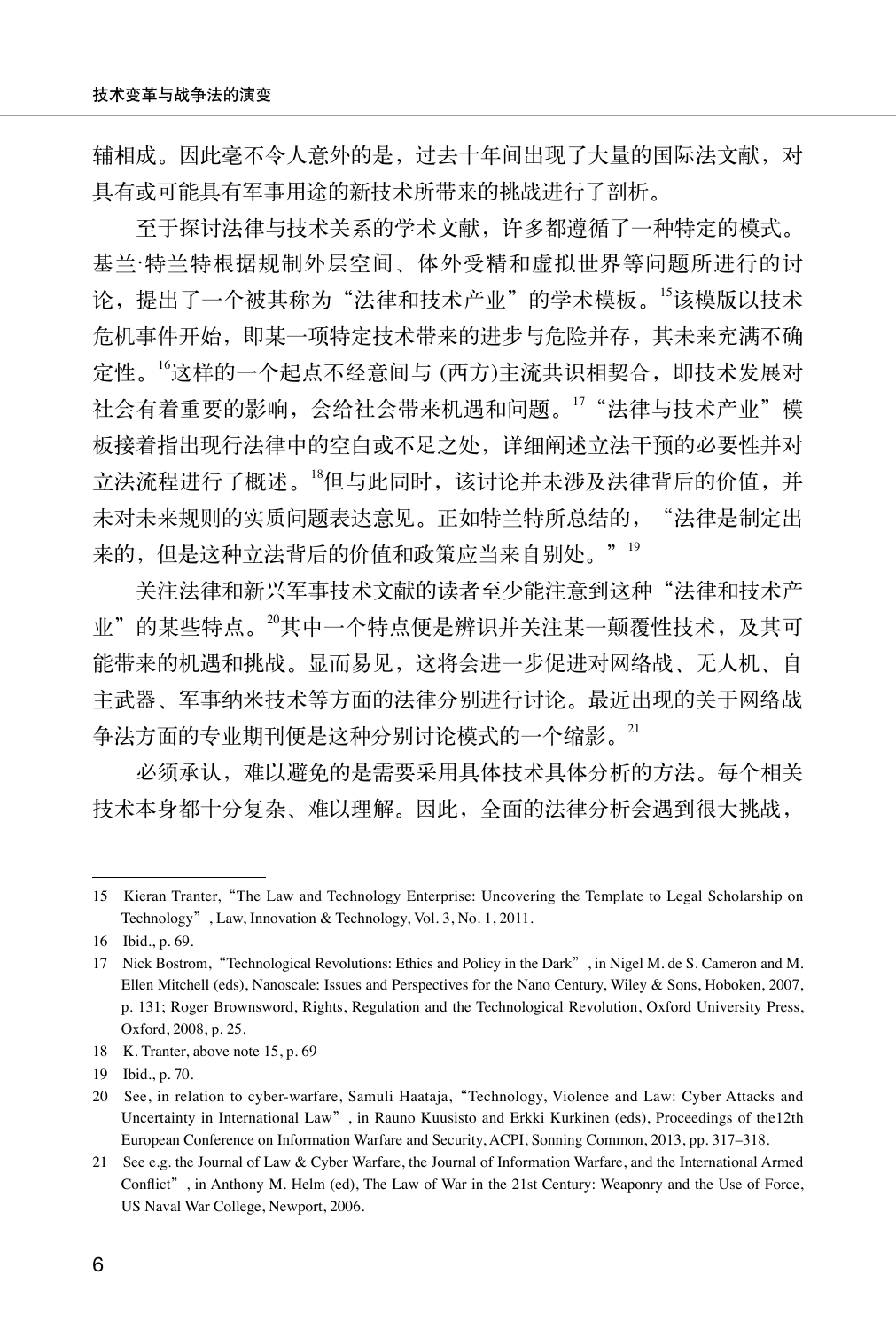因为要使讨论变得有意义,参与者就必须掌握相关的科技知识。22因此,目 前最好的策略是像包括本期《评论》在内的一些学术刊物和杂志专题研究那 样,将对各种不同技术的讨论放在一起进行,从而使得它们之间建立起一种 联系。 $23$ 

然而, 此类学术研究与"法律与技术产业"模板之间还是存在区别。尽 管战争法方面的专家常常对立法的前景持怀疑态度,但他们乐于对规则的实 质内容以及法律背后的价值进行讨论。他们乐于讨论法律价值问题,可能与 一个广泛认可的前提有关,即战争法的大部分规则都是军事必要性与人道考 量之间的平衡,或者如林伸生所主张的,都满足军事必要性与人道方面的要 求。<sup>24</sup>虽然这似乎会在如何最好地调和军事必要性和人道之间的关系方面, 引发无休止的争论,但这一争论关乎实质问题,而非仅涉及形式问题。

"法律与技术产业"模板的另一个暗含的特征也是有关军事技术的新文 献所具备的特点。人们认为法律和技术有现在与未来 (尽管其未来充满危险 的不确定性),但没有过去,因此较少从以往技术变革的角度来考虑战争法 的发展。大体上可以借特兰特一句话来表述,即"法学家们试图通过推测与 间接描述来拯救未来"<sup>25</sup>这十分奇怪,因为思考法律是如何适应或为何没能 适应过去的技术突破应该是十分有趣且有益的事情。

如引言所提到的,本文接下来将探讨两方面问题,一是通过解释这些被 忽视的历史来提出一些观点;二是说明对战争法以往的发展进行更深入的研 究可以带来的益处。

<sup>22</sup> 但是,关于更为综合性的方式, see Michael N. Schmitt, "War, Technology and the Law of Armed Conflict", in Anthony M. Helm (ed), The Law of War in the 21st Century: Weaponry and the Use of Force, US Naval War College, Newport, 2006.

<sup>23</sup> See especially Dan Saxon (ed.), International Humanitarian Law and the Changing Technology of War, Martinus Nijhoff, Leiden, 2013; Hitoshi Nasu and Robert McLaughlin (eds), New Technologies and the Law of Armed Conflict, TMC Asser Press, The Hague, 2014; International Review of the Red Cross, Vol. 94, No. 866, 2012, pp. 457–817; Utah Law Review, No. 5, 2013, pp. 1215–1356; International Law Studies, Vol. 91, No. 1, 2014, pp. 468–516, 540–640, 699–728; Case Western Reserve Journal of International Law, Vol. 47, No. 1, 2015, pp. 1–238.

<sup>24</sup> See Nobuo Hayashi,"Military Necessity as Normative Indifference", Georgetown Journal of International Law, Vol. 44, No. 2, 2013.

<sup>25</sup> K. Tranter, above note 15, p. 69.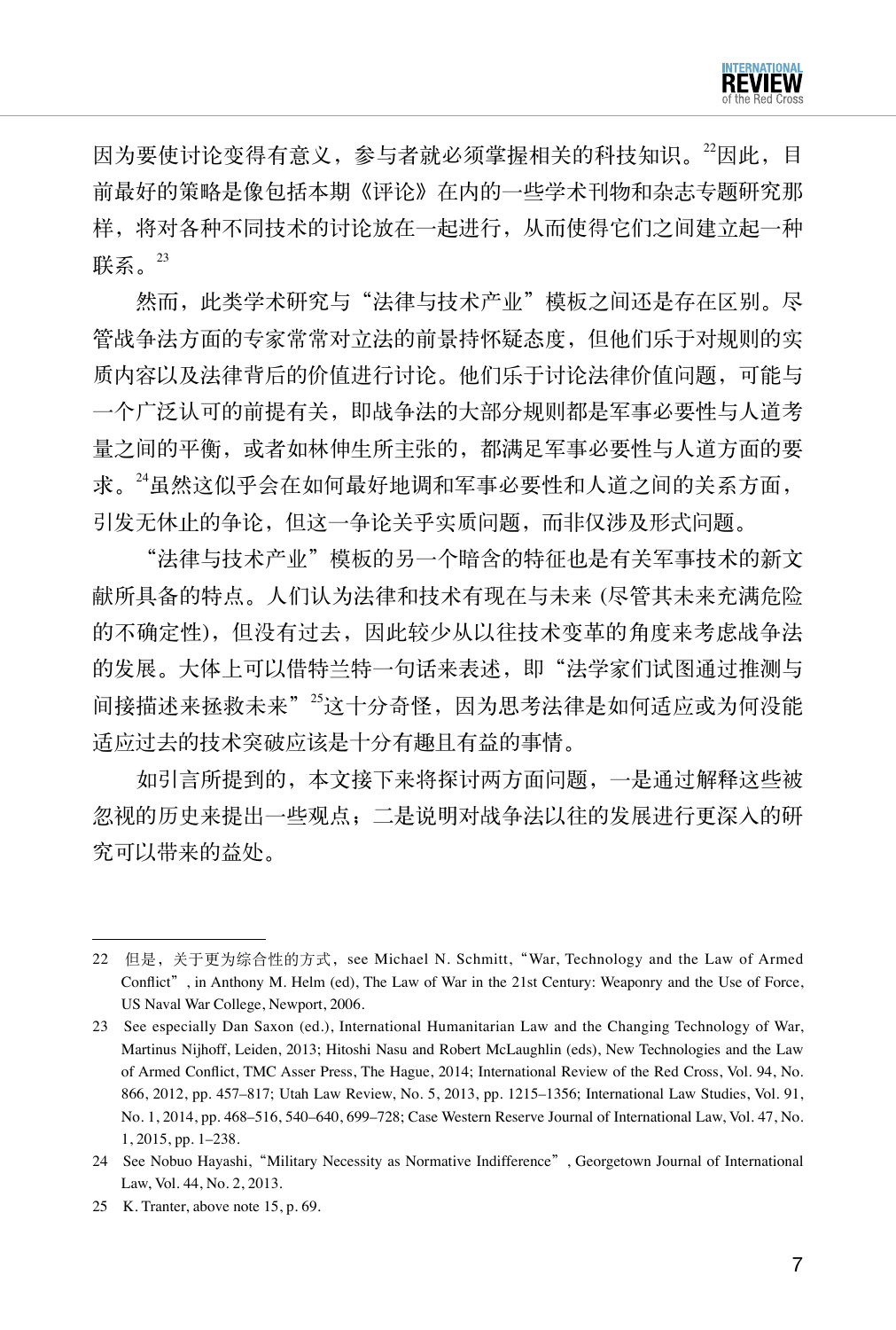## 战争法的发展

在军事史著作中,有关战争法的内容常常被一笔带过,通常甚至起不到 什么作用,只不过是一种毫无作用的补充。有些历史学家有选择性地对军备 控制和裁军措施有所提及。261139年,天主教会将基督徒之间使用石弓的行 为定为非法,这作为明确对军备进行控制的首次尝试而受到了人们的长期青 睐。<sup>27</sup>其他人则简单地提及了索尔费利诺战役和1864年关于保护伤者病者的 《日内瓦公约》。<sup>28</sup>约翰·基根在其备受好评的《战争史》一书中仅用了几页 篇幅来讲述战争法。<sup>29</sup>在这种总体上忽视战争规则的做法中,有一个最为显 著的例外,即《牛津现代战争史》。这本书虽属于简明读本,但却包含了一 整章由亚当·罗伯茨爵士编写的关于战争法的内容。<sup>30</sup>

(军事)史学家对战争法内容的关注相对缺乏或许反映出战争法约束交战 方行为的能力或史学家对这一能力的认识。因此,战争法的历史自身并没有 发展成为一个独立的研究领域便不足为奇。不过,要列出当代重要的研究战 争法历史的书籍是很容易的。与西奥多·梅龙一样,莫里斯·基恩详细著述了 中世纪的战争法,但他以莎士比亚所描述的历史为基础的。<sup>31</sup>杰弗里·贝斯特 的两部著作可能是19世纪中期到20世纪后期最为著名的 (也是最令人愉悦的) 研究战争法历史的作品。<sup>32</sup>最近,约翰·威特详细探讨了战争法在美国历史中 的作用。<sup>33</sup>

<sup>26</sup> Robert L. O'Connell, Of Arms and Men: A History of War, Weapons and Aggression, Oxford University Robert L. O'Connell, Of Arms and Men: A History of War, Weapons and Aggression, Oxford University Encyclopedia of Military History: From 3500 BC to the Present, 4th ed., Harper Collins, New York, 1993, pp. 307–308, 1123–1125; 1369–1371, 1485–1486.

<sup>27</sup> R. L. O'Connell, above note 26, pp. 95–96; R. E. Dupuy and T. N. Dupuy, above note 26, pp. 307–308 (另参 考教会通过"上帝的和平"和"上帝的休战"等概念来限制战争的更为广泛的尝试)。

<sup>28</sup> Christon I. Archer, John R. Ferris, Holger H. Herwig and Timothy H. E. Travers, World History of Warfare, University of Nebraska Press, Lincoln, 2002, pp. 422–423.

<sup>29</sup> John Keegan, A History of Warfare, Alfred A. Knopf, New York, 1999, especially pp. 382–383.

<sup>30</sup> Adam Roberts,"Against War", in Charles Townshend (ed.), The Oxford History of Modern War, new ed., Oxford University Press, Oxford, 2005.

<sup>31</sup> Maurice Keen, The Laws of War in the Late Middle Ages, Routledge & Kegan Paul, London, 1965; Theodor Meron,"Shakespeare's Henry the Fifth and the Law of War", American Journal of International Law, Vol. 86, No. 1, 1992; Theodor Meron, Bloody Constraint: War and Chivalry in Shakespeare, Oxford University Press, New York, 1998.

<sup>32</sup> Geoffrey Best, Humanity in Warfare, Columbia University Press, New York, 1980; Geoffrey Best, War and Law since 1945, Clarendon, Oxford, 1994.

<sup>33</sup> John Fabian Witt, Lincoln's Code: The Laws of War in American History, Free Press, New York, 2012.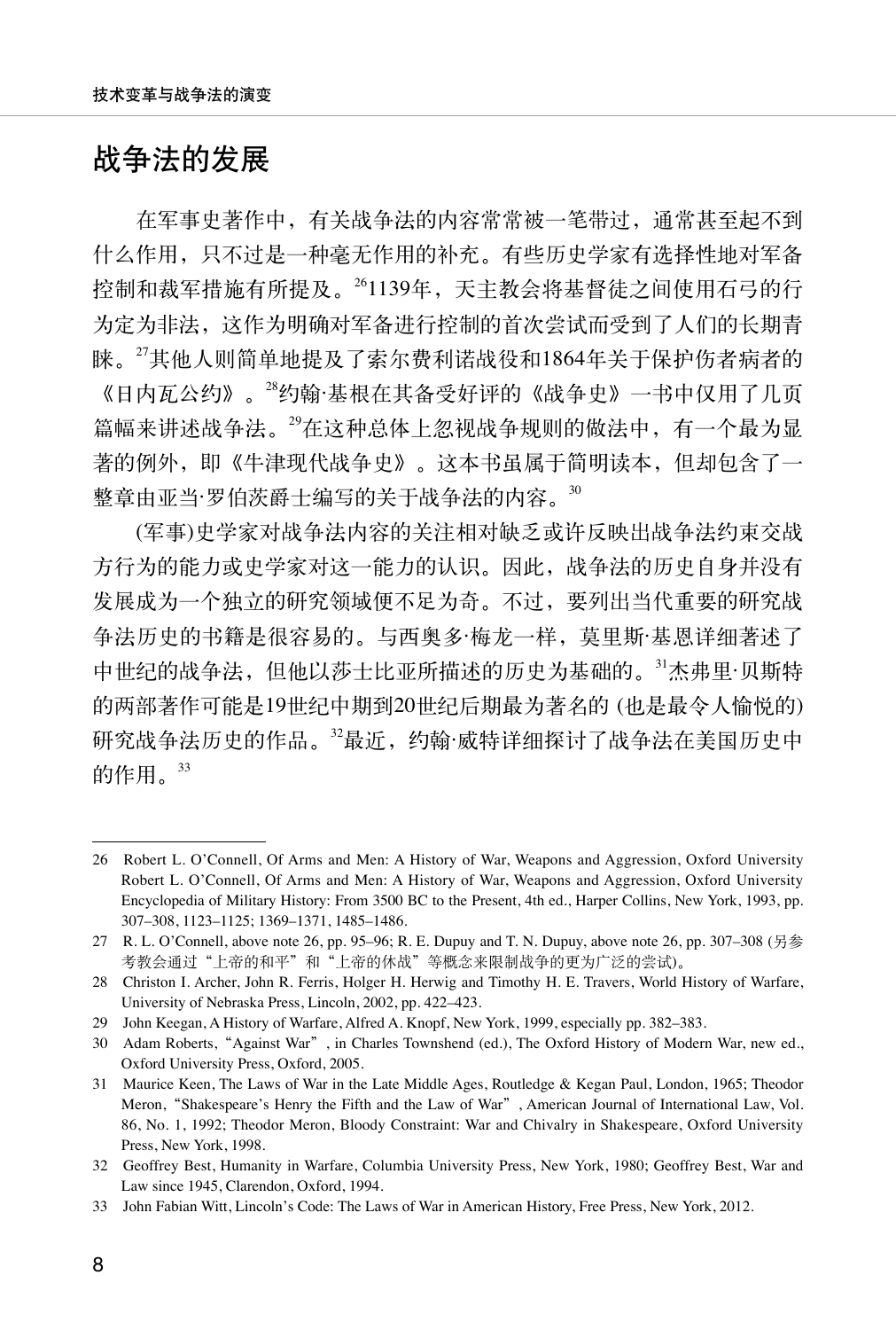

人们对世界战争法历史的了解主要通过两种途径。一是由迈克尔·霍华 德、乔治·安德利奥波罗斯以及马克·舒尔曼编写的一本薄书,内容可读性强 但非常粗略;<sup>34</sup>二是由亚历山大·吉莱斯皮撰写的一套三卷本作品, 它为读者 提供了大量的历史数据,但分析较少。<sup>35</sup>斯提芬·内夫曾干10年前表示,对 战争法历史的关注"少得令人惊讶"36。从大体上看,这一情况至今仍未改 变。而且,人们也同样很少关注作为战争法和军备控制法最主要构成部分的 国际人道法。关于军备控制法,马克·莫亚指出:"历史学家尚未写出可以 称得上具有综合性的有关军备控制和裁军方面的通史。"37

战争法专家与其他国际法学者一样,并非对过去一点都不感兴趣。他们 可能因为过去能够对国家实践有所启示而倍感兴趣。在习惯国际法规则的形 成过程中,国家实践当然是必不可少的组成部分。此外,在国家实践与条约 的内容有关的情况下,这种国家实践有助于对有关条约的条款进行解释。<sup>38</sup> 对条约缔结过程及其缔结时所处环境的考察——都是历史记录问题——也属 于一种有效的解释条约的辅助性方法。<sup>39</sup>但是,这种对历史的兴趣必然是狭 隘的,其目的只是要阐明现行规则的内容。因此,国际法学者通常对当代规 则的产生和发展具有较好的认识——比如,二战期间臭名昭著的虐待战俘行 为如何影响了《日内瓦第三公约》的起草。"但是,对于战争法总体演进的 理解仍然是十分粗略的。

广义历史观一贯采用关注现有规则起源的高度务实的方法,因此主要关 注所谓的"现代"战争法。按照一种广为认可的说法——"起源说",19世

<sup>34</sup> Michael Howard, George J. Andreopoulos and Mark R. Shulman (eds), The Laws of War: Constraints on Warfare in the Western World, Yale University Press, New Haven, 1994.

<sup>35</sup> Alexander Gillespie, A History of the Laws of War, 3 vols, Hart, Oxford, 2011.

<sup>36</sup> Stephen C. Neff, War and the Law of Nations: A General History, Cambridge University Press, Cambridge, 2005, p. 1.

<sup>37</sup> Mark Moyar, Arms Control and Disarmament, Oxford Bibliographies, 19 April 2015, available at: www. oxfordbibliographies.com/view/document/obo-9780199791279/obo-9780199791279-0002.xml.

<sup>38</sup> 参见《维也纳条约法公约》, 1155 UNTS 331, 1969年月23日23 (于1980年1月27日生效),第31条第3款 第2项 (规定在条约解释中必须考虑"嗣后在条约适用方面确定各当事国对条约解释之协定之任何惯 例")。

<sup>39</sup> Ibid., Art. 32.

<sup>40</sup> See e.g. G. Best, War and Law, above note 32, pp. 135–136.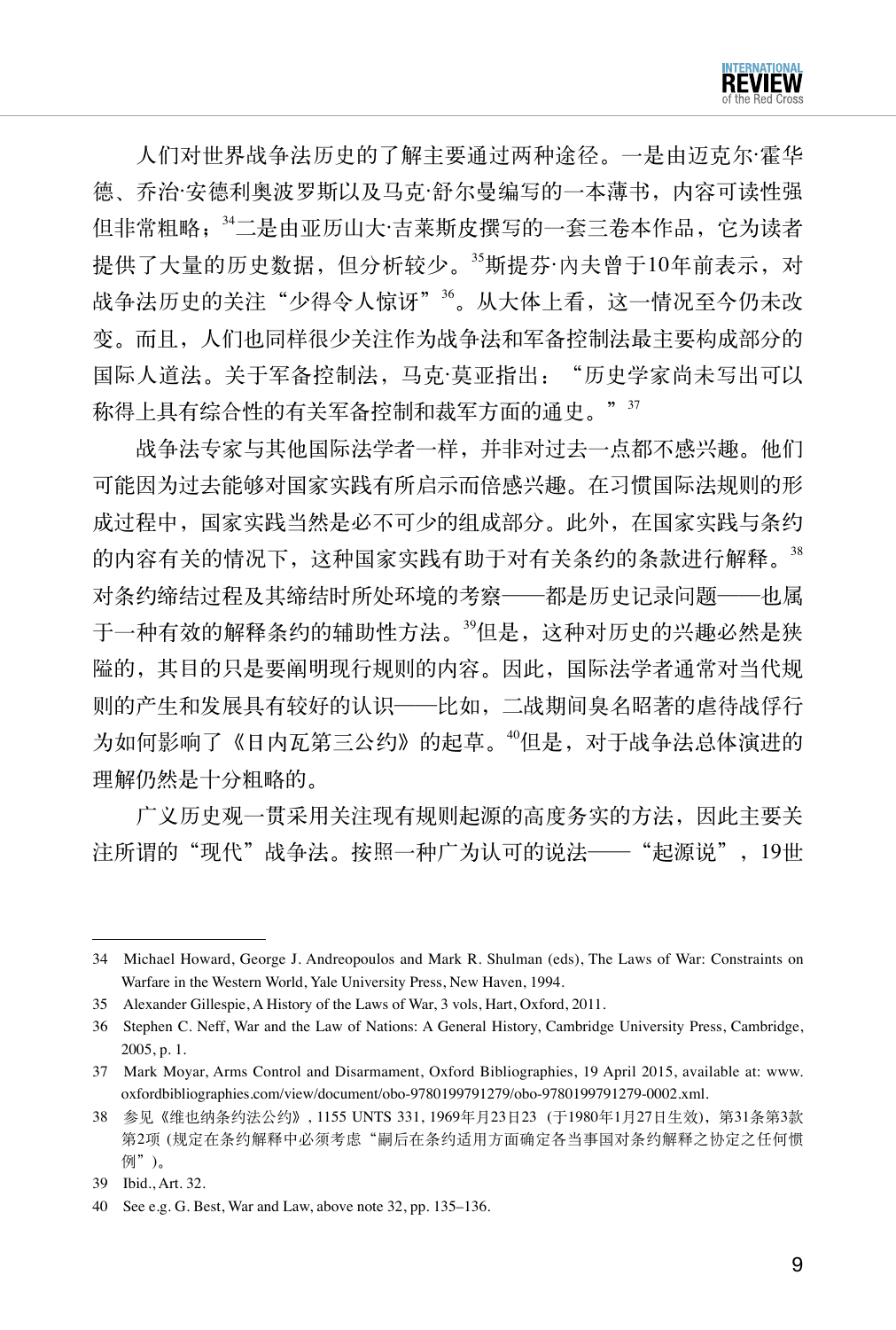纪60年代颁布了《利伯法典》并通过了《日内瓦第一公约》和《圣彼得堡宣 言》,现代战争法由此诞生。<sup>41</sup>而在此之前的发展则很少得到详细讨论,仅 有简短介绍,像保存在玻璃罐里的历史古董那样。<sup>42</sup>霍华德·列维就曾对19世 纪80年代之前的实践不予考虑,他认为那时"人道在……战争中不起作用, 或者只起到很小或几乎是偶然性的作用"。<sup>43</sup>这一观点广受支持, 它将战争 法的起源专门与人道理想的发展联系起来。换句话说,战争法的发展可以被 视为是基于人道考虑,对敌对行动施加越来越多的具体限制的过程。广义历 史观采用的这种方式至少在四个方面存在问题。

首先,人道考量与军事必要性之间的相互作用构成当今战争法的特征, 但这一关系并非构建战争规制框架的唯一方式。长期以来,战争法在很大程 度上都受到军事必要性原则的影响。如内夫所说: "总的来说,军事必要 原则在中世纪起统领作用,几乎未曾遇到挑战。""此后的几个世纪依然如 此。<sup>45</sup>必须承认,军事必要性是一个弹性概念,或许只能够排除那些最为明 显的过分行为。但是,一部以军事必要性为基础的法律,即使在当代观察家 看来并不完美,但也能发挥一定作用。正如马尔蒂·科斯肯涅米所言,军事 必要性:

提供了一种判断是否允许实施某种行为的标准,但它更为主要的作用在 于引导战斗员 (实际上是上级军官) 审视内心良知并抑制实施"非理性"暴力 行为的冲动……,而且即使在战斗过程中也是如此。<sup>46</sup>

因此,军事必要性概念至少有一种重要的培养和教育功能,它促使战斗 员去思考自身行为的妥当性。

<sup>41</sup> Instructions for the Government of Armies of the United States in the Field, General Order No. 100, 24 April 1863; 《改善战地武装部队伤者病者境遇之日内瓦公约》,129 CTS 361,1864年8月22日 (于1865年6月 22日生效); 《关于在战争中放弃使用轻于400克的爆炸性弹丸的宣言》,138 CTS 297,1868年12月11 日 (1968年12月11日签署时生效)。

<sup>42</sup> 一如既往地,总有一些例外,比如莱斯利·格林和杰拉德·德雷珀对前现代战争法的发展曾有许多思考。

<sup>43</sup> Howard S. Levie,"History of the Law of War on Land", International Review of the Red Cross, Vol. 82, No. 838, 2000.

<sup>44</sup> S. C. Neff, above note 36, p. 65.

<sup>45</sup> Ibid., pp. 112–113.

<sup>46</sup> Martti Koskenniemi, The Gentle Civilizer of Nations: The Rise and Fall of International Law 1870–1960, Cambridge University Press, Cambridge, 2002, p. 88.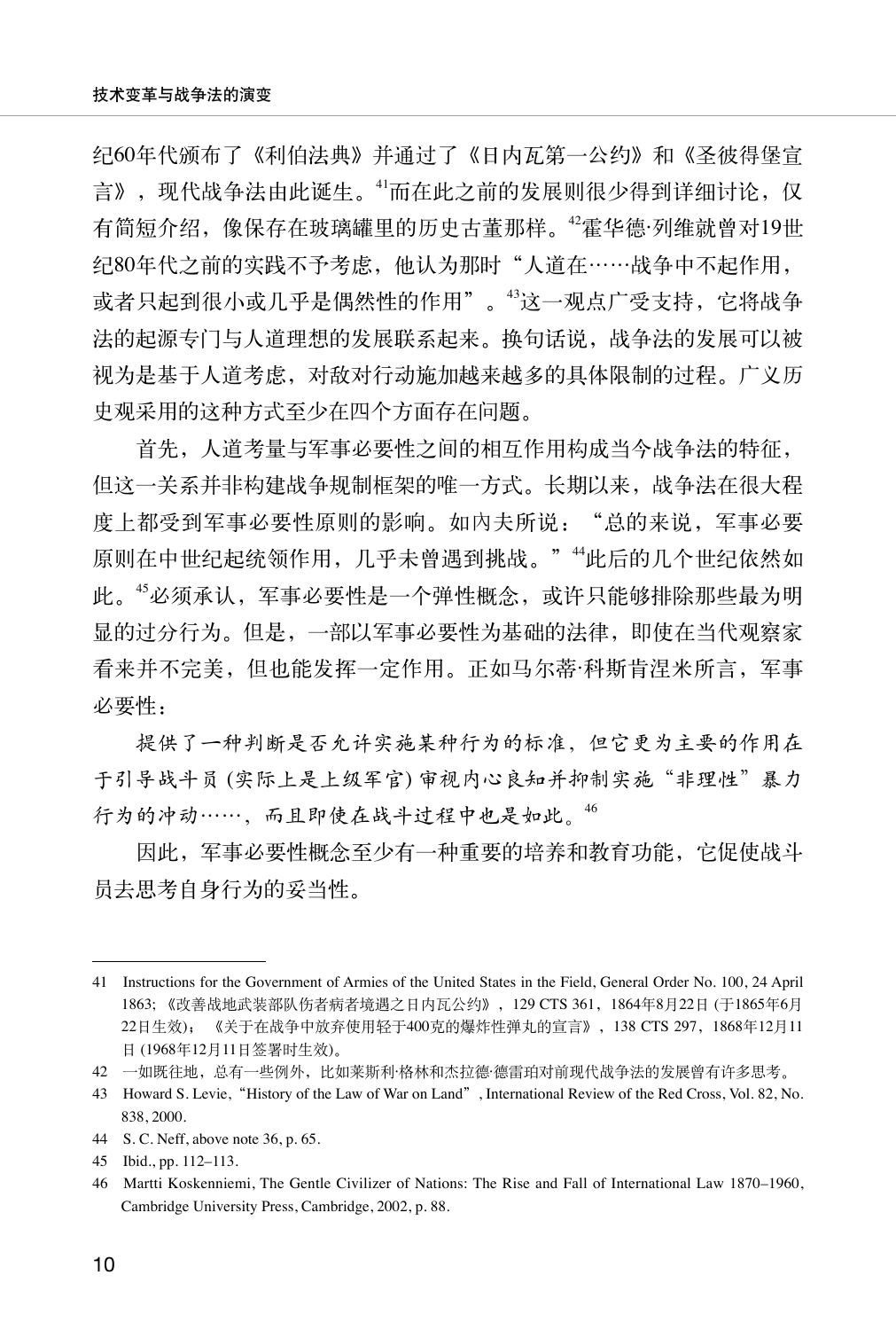其次,19世纪60年代以来战争法的发展被认为是对早已存在的军事习惯 的"编纂"",是对公法学家阐述的原则的"汇编"。"如果早期法律完全缺 乏人道关怀的话,那么难以想象可以编纂或汇编出一部由人道理想做指导的 法律。

第三,如果从非常严格的意义上来理解人道概念,那么甚至是19世纪80 年代之后制定的法律,也并非所有都可被称为人道法。阿曼达·亚历山大就 曾主张,直到20世纪末,战争法才真正将人道价值纳入其中,接受了1977年 《附加议定书》所包含的原则。<sup>49</sup>尽管这可能只是一种极端的观点,但是正 如梅龙所指出的,由于人权法的影响以及人道考量日益受到重视,战争法无 疑经历了一个"人道化"的过程。<sup>50</sup>此外, "国际人道法"这一术语似乎是 20世纪70年代的产物。 <sup>51</sup>

第四,如果仅关注人道概念,会忽视荣誉——包括中世纪的骑士精 神——在战争法发展过程中的作用。由于某些有关战士荣誉的概念似乎具有 永恒性和普遍性,若忽视其作用会导致问题产生。<sup>52</sup>的确,即使在以人道关 切为主导的现代战争法中,骑士精神仍然有所体现。53

简而言之,前现代战争法与现代战争法之间的显著差异 (虽然可能存在 共性) 背后隐藏的内容多于其所揭示出的内容。值得瞩目的是,这一差异表 明从19世纪60年代至今已取得了重大突破。另外,还出现了关于战争法发展 更为丰富详细的历史描述。有时几乎是无心插柳柳成荫。在斯蒂芬·内夫的

<sup>47</sup> H. S. Levie, above note 43, p. 340; S. C. Neff, above note 36, p. 113.

<sup>48</sup> M. Koskenniemi, above note 46, p. 87 (将《利伯法典》描述为"自格劳秀斯以来的公法学家所承认的人 道原则的编辑")。

<sup>49</sup> Amanda Alexander,"A Short History of International Humanitarian Law", European Journal of International Law, Vol. 26, No. 1, 2015.

<sup>50</sup> Theodor Meron, "The Humanization of Humanitarian Law", American Journal of International Law, Vol. 94, No. 2, 2000.

<sup>51</sup> 至少"谷歌全球书籍词频统计器"表明, "人道法"这一词组是在1970年代进入书籍库的。available at: books.google.com/ngrams.

<sup>52</sup> See e.g. Paul Robinson, Military Honour and the Conduct of War: From Ancient Greece to Iraq, Routledge, London, 2006.

<sup>53</sup> 如,关于骑士制度对于当代战争法的影响, see Rain Liivoja, "Chivalry without a Horse: Military Honour and the Modern Law of Armed Conflict", in Rain Liivoja and Saumets (eds), The Law of Armed Conflict: Historical and Contemporary Perspectives, Tartu University Press, Tartu, 2012.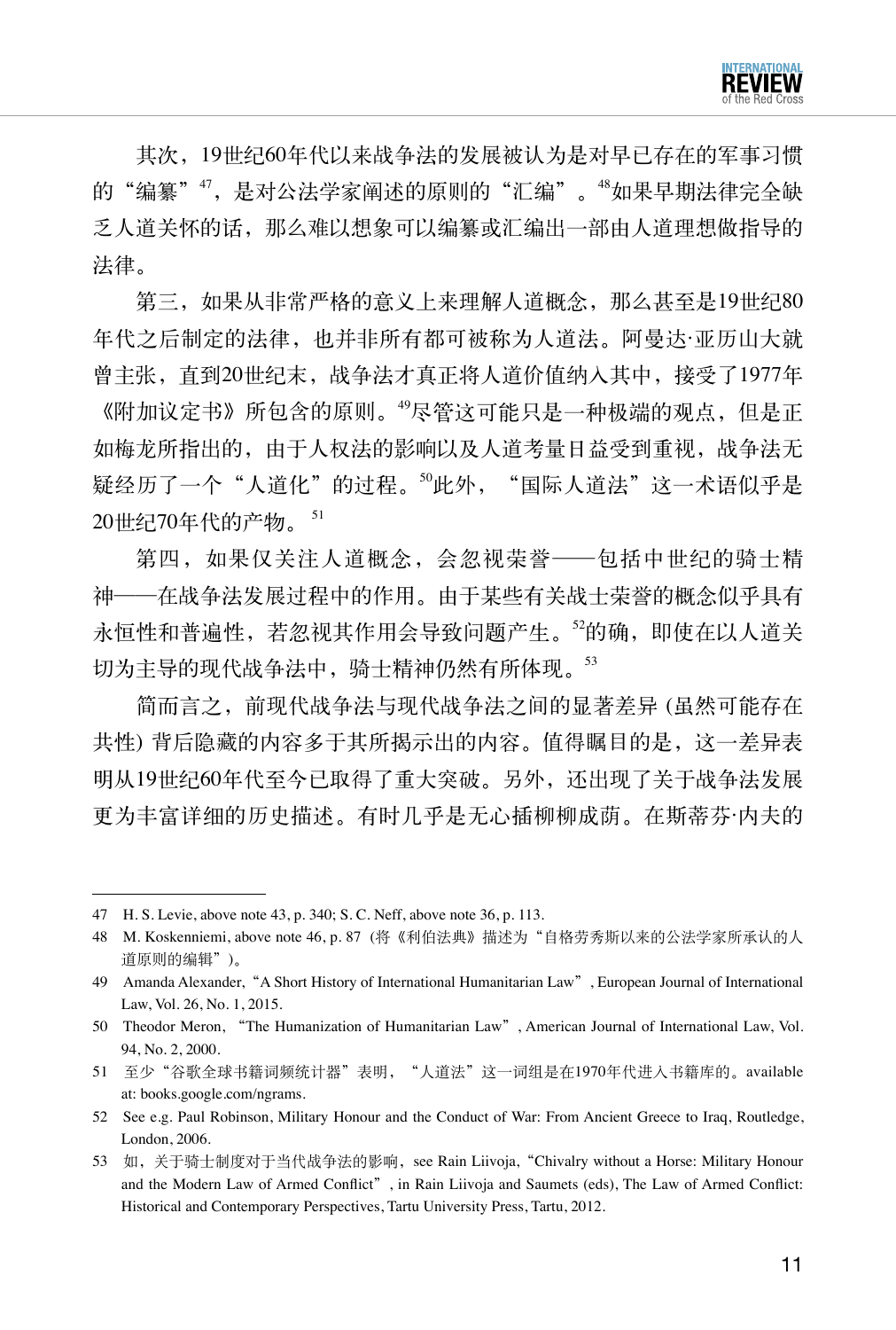《战争与万国法》中,我们可以看到最为深刻的不仅仅限于现代的战争法概 念史。<sup>54</sup>然而,在该书中,内夫自己承认,他并非打算撰写战争法的历史, 而是"有关战争本身的法律性质和特点的观念的历史"。55尽管如此,他的 阐释为我们提供了有关战争法整个演变轨迹的重要见解,并且指出了其发展 过程中的重要观念与时期。它还提供了一个重要跳板,有助于进一步详尽研 究战争法的历史。

# 技术特定与技术中立的战争法

在对战争法史的态度转变之后,任何探究技术在战争法史中作用的人都 必须回答另一个难题,也就是技术对法律有什么影响?

思考这个棘手的问题首先需要对概念进行整理。战争法涉及不同抽象程 度的技术。但这绝非其独有的特点: 在其他领域, 人们已经对"技术特定" 与"技术中立"的法律之间的区别以及后者的可取性进行了广泛讨论。56

技术特定的法律,按照其字面意思,是对特定类型的技术作出规定的法 律。最为明显的与战争有关的技术特定规则,就是那些完全禁止或以某种方 式限制使用某种作战手段 (即武器和投射物) 的规则。最为久远的例子之一就 是禁止使用毒物或有毒武器的规定。57另一个例子是最近引入的对"主要是 以X光无法检测到的碎片致人伤害"之武器的禁止。<sup>58</sup>但还有其他技术特定 的战争法规则,尤其是在更为依赖技术的海战和空战情况下。例如,对医疗 航空器的某些保护与对其他医疗运输工具的保护是分开规定的。首先,有些

<sup>54</sup> S.C. Neff, above note 36.

<sup>55</sup> Ibid., p. 2.

<sup>56</sup> See, in particular, Bert-Jaap Koops,"Should ICT Regulation Be Technology-Neutral?", in Bert-Jaap Koops et al. (eds), Starting Points for ICT Regulation: Deconstructing Prevalent Policy One-liners, Asser, The Hague, 2006.

<sup>57</sup> 《关于陆战法律与习惯的海牙第四公约》,205 CTS 277,1907 年10月18日 (于1910年1月26日生效), Annex: Regulations concerning the Laws and Customs of War on Land ("Hague Regulations"), Art. 23(a).

<sup>58</sup> 《禁止或限制使用某些可被认为具有过分伤害力或滥杀滥伤作用的常规武器公约》1342 UNTS 168, 1980年10月10日 (1983年12月2日生效)的附件《关于无法检测的碎片的议定书》。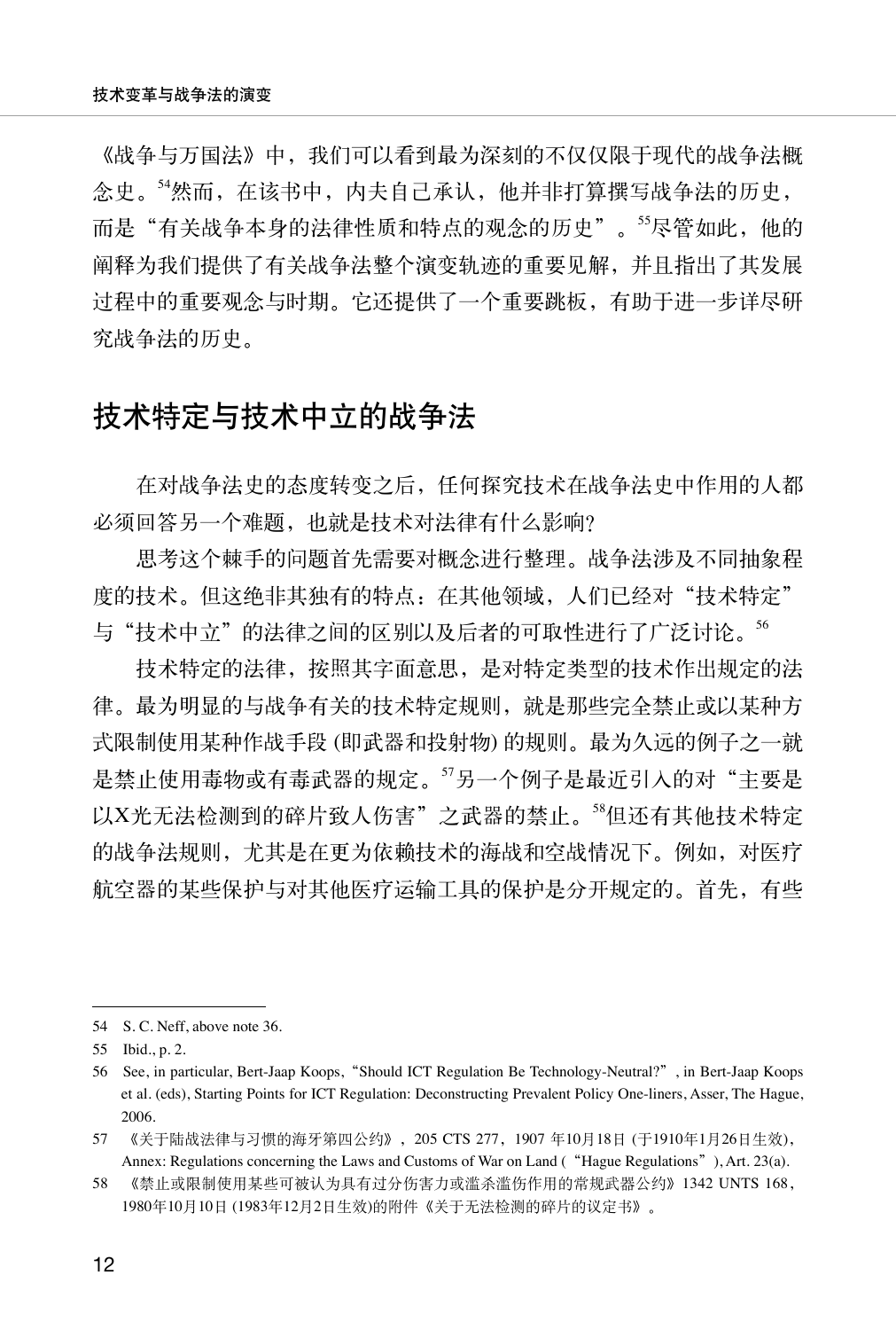规则涉及航空器所特有的医疗运输工具信号的标记与识别。59另外, 医疗航 空器还要遵循与飞行计划以及可能出现的拦截情况有关的详细规则。

"只要某一法律不对某种特定技术给予特殊待遇",即使它"可能与技 术密切相关或与技术交织在一起", 也可视为"技术中立"的法律。<sup>61</sup>有些 战争法规则与技术密切相关,但仍然明显是"技术中立"的。这尤其包括一 些有关武器的规则,此类规则从总体上对作战手段的效果而非某一特定武器 作出规定。这种规则禁止使用本质上属于不分皂白的作战手段,<sup>62</sup>以及具有 能导致不必要的痛苦之性质的作战手段。"同样,还有些规则禁止使用对环 境的危害高于特定标准的作战手段"4,禁止特别过分地使用环境作为作战手 段。<sup>65</sup>的确,在这些禁止性规定中系统地使用"作战手段"这个一般性术语 凸显了其技术中立的特点。事先确定"新武器、作战手段或方法"的使用是 否受到国际法禁止这一附随义务显然也是技术中立的。<sup>66</sup>

一些规则"完全从技术中抽象出来", "因此"它们适用于相关行为者 的行为及其行为的效果,而不适用于实施这些行为所采取的手段或者产生这 些效果所使用的手段"。"因此就可以将其称为"无关技术"的法律。战争 法的大部分规则都是无关技术的。战争法规制敌对行动并对未参与敌对行动 的人员提供保护——而基本不受交战方所采用的作战手段和方法及其所使用 技术的影响。这些规则力图实现某种 (人道) 目的,从这一角度出发,所有种 类的技术都可能被用于违反这些规则或确保这些规则的遵守。事实上,取决 于具体情况,违反和遵守法律的,可能是同一种技术。比如各种药剂和医疗

- 63 《海牙规则》第23条第5款;《第一附加议定书》第35条第2款。
- 64 《第一附加议定书》第35条第2款。

67 B.-J. Koops, above note 56.

<sup>59</sup> 特别是见《日内瓦第一公约》第36条第2款;《第一附加议定书》附件1第7条第1款和第9条第1款。

<sup>60</sup> 特别是见《日内瓦第一公约》第36条第3–4款; 《第一附加议定书》第29–30条;《第一附加议定书》附 件1第13–14条。

<sup>61</sup> B.-J. Koops, above note 56.

<sup>62</sup> 1949年8月12日《日内瓦公约》的《第一附加议定书》以及《关于保护非国际性武装冲突受难者的附 加议定书》,1125 UNTS 3, 1977年6月8日 (1978年12月7日生效),第35条第1款。

<sup>65</sup> 《禁止将影响环境手段用于军事目的公约》,1108 UNTS 151,1977年5月18日 (1978年10月5日生效)。

<sup>66</sup> 《第一附加议定书》第36条。

<sup>68</sup> Chris Reed,"Taking Sides on Technology Neutrality", SCRIPT-ed, Vol. 4, No. 3, 2007, p. 269.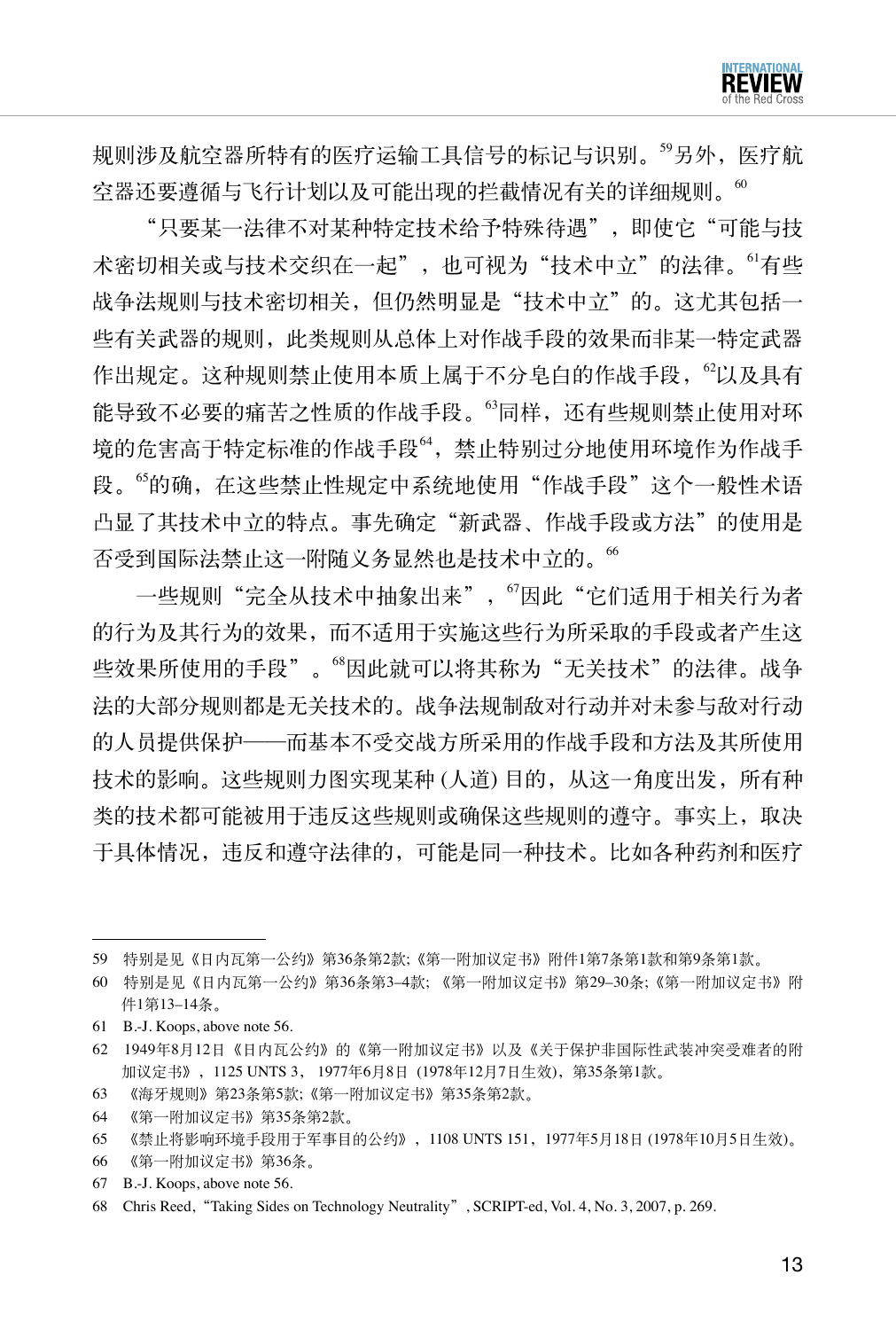设备既可以用来治疗伤者 (符合战争法的要求), 也可以用来折磨他们 (违反 战争法)。

## 从技术变革到法律变革

上述不同类型规则的发展路径均有所不同。从某种程度上说,这是因观 念不同所致。根本来说,军备控制法规则与特定技术高度相关,该法所考量 的因素就未必与国际人道法中技术中立或无关技术的规则相同。尽管人道考 量确实影响了军备控制法的发展, "并且该影响可能会与日俱增日, 但对特 定武器的限制通常由战略考量 (比如获得武器的成本、其效用等) 决定。"9由 于意识形态观点的不同,自第一次世界大战以来,有关军备控制条约的谈判 与有关保护战争受难者的讨论都是分开进行的。

基本说来,有关特定技术的规则的发展与技术变革的相关性是显而易 见的。某个限制使用燃烧武器的条约的通过必定与燃烧武器的发展有某种 联系。毫无疑问,在有关特定技术的立法过程中,技术会对法律产生某种影 响。但除此之外,问题就比较复杂了。关于为何采取某种特定的立法方法或 对于立法为何没有反应的问题,并不容易解答。一个综合性的回答有可能涉 及战略、经济、人道以及其他因素。另外,立法过程可能发生在技术发展的 不同阶段。多数情况下立法是应对性的,即发生在某种技术出现之后。在极 少情况下,立法也是具有前瞻性的,可以预测 (并可能会防止)某一种新技术 的出现。禁止永久性致盲激光武器便是一个很少见的例子。<sup>71</sup>

至于技术中立和无关技术的规则,技术变革和法律演变之间的联系变得 较为微弱。我们不能假定这些规则的变化完全是由技术变革自身所带来的。

<sup>69</sup> See R. J. Mathews and T. L. H. McCormack, above note 5.

<sup>70</sup> For a particularly bleak view, see Chris af Jochnick and Roger Normand,"The Legitimation of Violence: A Critical History of the Laws of War,"Harvard International Law Journal, Vol. 35, No. 1, 1994, especially pp. 66–68 (regarding exploding bullets) and pp. 73–74 (balloons). See also R. Liivoja, above note 53, pp. 84–86 (concerning poison and crossbows).

<sup>71</sup> 见《禁止或限制使用某些可被认为具有过分伤害力或滥杀滥伤作用的常规武器公约》,1380 UNTS 370,1995年10月13日 (1998年7月30日生效)的附件《关于致盲激光武器的第四议定书》。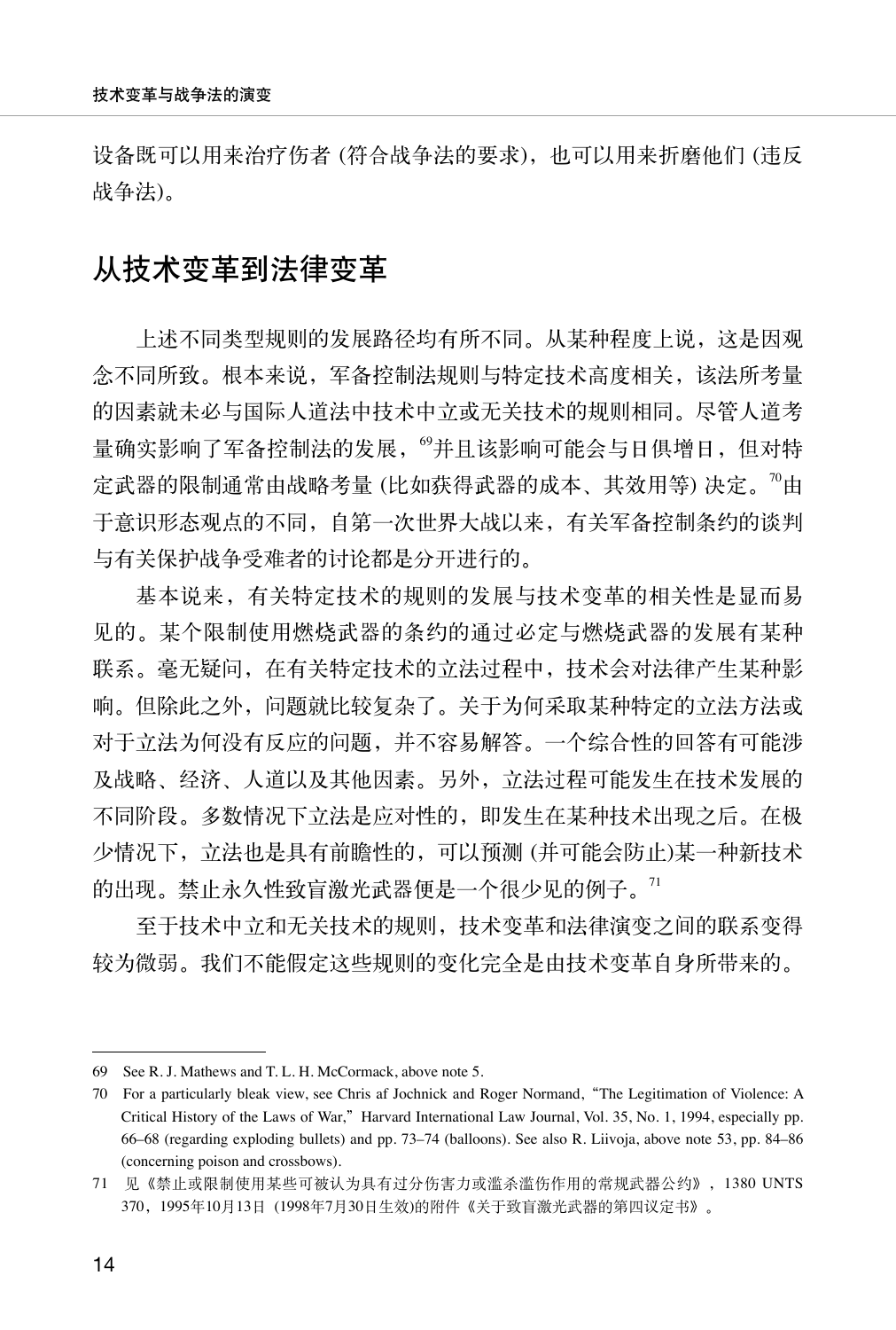技术中立和无关技术的规则本身的抽象性的确会使其免受技术变化的影响, 这也是人们提倡使用此类规则的原因。技术对技术中立和无关技术的规则产 生的影响是间接性的,需要由技术引发的一般性社会变革作为中介。具体到 战争法,这一过程需要经过两个阶段:技术变革影响战争的总体性质,而战 争性质的变化又继而促成法律的变化。

这一过程的第一部分当然根本不是一个法律问题。它在更一般的意义上 属于技术变革与社会变革的关系。简单地说,关于技术是否为人们提供可适 时使用的工具(技术"工具"论)或者技术是否实际上推动着社会变革(技术 "决定"论),人们还有巨大争议。<sup>72</sup>

在战争与军事事务领域,也存在这一争论。人们似乎公认的是技术在 战争中发挥着重要的作用以及技术的整体状态与战争的性质之间存在极高的 关联性。尽管许多军事技术方面的历史学家在尽力避免回到纯粹的决定论立 场上,但都强调技术在战争中所发挥的重要作用。比如,马丁·范·克勒维尔 德主张"战争完全为技术所渗透和支配",但他进一步指出,"仅仅因为技 术在战争中发挥着重要的作用不能断定它可以单独支配战争行为或带来胜 利"。<sup>73</sup>同样,阿列克斯·罗兰德也指出,在整个历史上,技术已经成为军事 创新的主要源泉。它比任何其他因素都更能促成变革。……但是,无论技术 给战争带来多大变化,它绝不会决定战争——既不能决定战争的实施方式也 不能决定其结果。技术主导战争,但不统治战争。<sup>74</sup>

按照罗兰德的观点,技术提供了机会,但社会是否会利用这些机会则是 另一个问题。尤其就军事技术而言,不同社会在是否准备好利用特定机遇的 问题上存在显著差异,这通常是由于文化因素造成的。中国最先发明火药, 但火药快速用于军事用途却是在欧洲,这或许是最为突出的一个例子。因

<sup>72</sup> 技术是否体现为一系列的价值或只是价值中立问题,为该问题添加了一个新的维度。See e.g. Andrew Feenberg, "What Is Philosophy of Technology?", in John R. Dakers (ed.), Defining Technological Literacy, Palgrave Macmillan, New York, 2006.

<sup>73</sup> Martin van Creveld, Technology and War: From 2000 BC to the Present, revised ed., The Free Press, Martin van Creveld, Technology and War: From 2000 BC to the Present, revised ed., The Free Press,

<sup>74</sup> Alex Roland,"War and Technology", FPRI FootNotes, Vol. 14, No. 2, 2009, available at: www.fpri.org/ articles/2009/02/war-and-technology.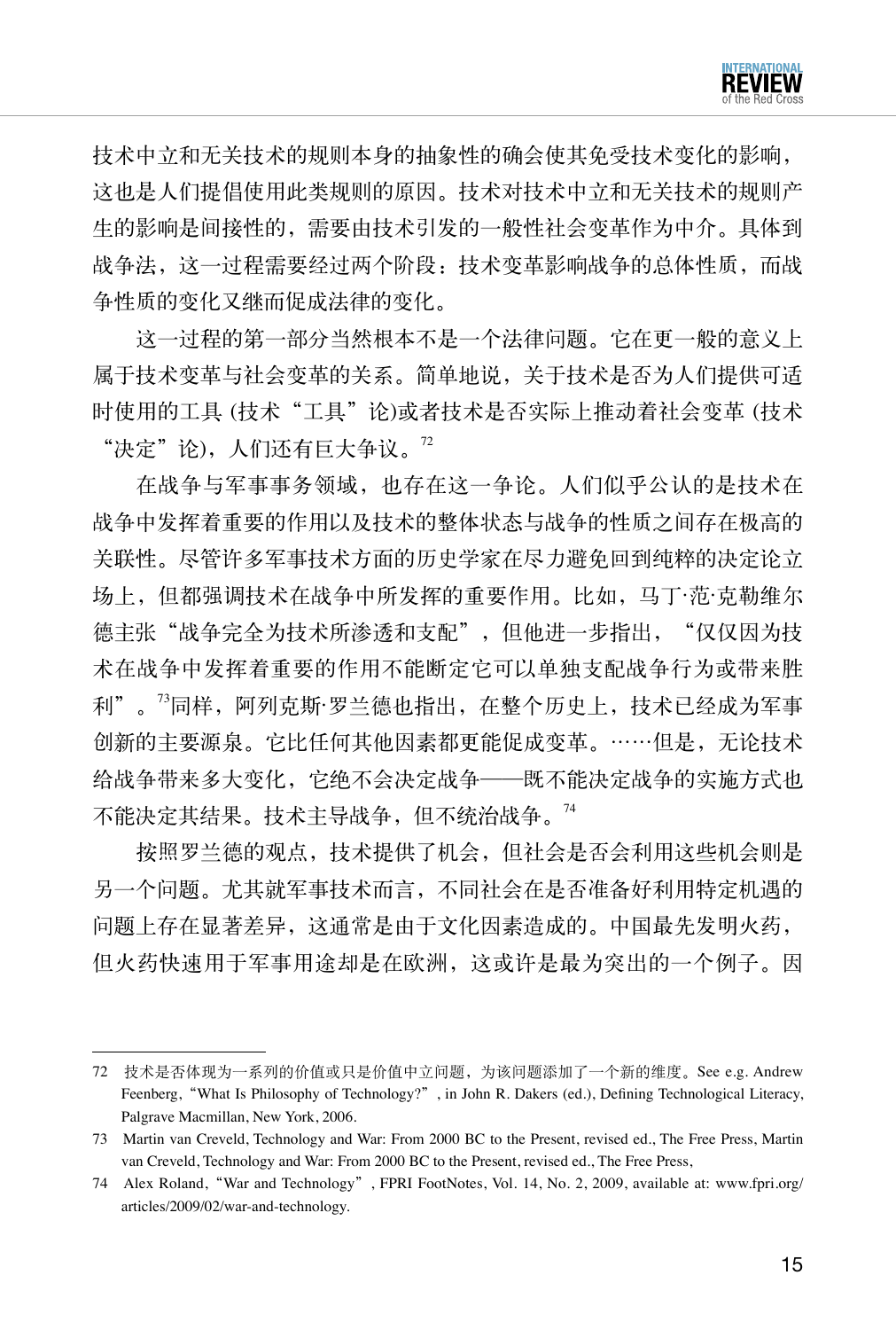此,当我们评估技术对战争的影响时,必须与政治、经济、文化以及其他因 素一起考虑。这绝非易事。

使问题更为复杂的是关于战争变革的持续性问题的争论。在20世纪90年 代,"军事革命"这一观念流行起来,军事事务中仿佛突然爆发了变革—— 它们不是缓慢发生的,而是在相对较短的时期内集中出现的。最初的"军事 革命"概念具体与技术变革相关,而演变之后的概念则仅将技术变革视为促 进战争变革的一个因素。

"军事革命"这一概念——后来更名为"军事变革"——成了一个备 受争议的话题。<sup>75</sup>但是,正如历史学家杰里米·布莱克所指出的, "军事革 命""同时涉及描述、分析、说明和任务这四个方面;而该术语使用方面的 不确定性主要反映了人们未能对这四个方面加以区分"。<sup>76</sup>这一概念最具争 议的情况就是,为了在"军事革命"中获得优势,将其用作"说明和任务" 以提倡在军事技术、战略或其他方面实现变革,但该变革最终并未带来预想 的优势。不过,如果将此概念用于对战争发展进行事后描述与分析而非预测 未来,那么它会发挥更大的作用。这就是麦克斯·布特在其杰出的著作《战 争带来革新:科技、战争及历史进程》中所采用的方法。<sup>77</sup>

根据技术变革来评估战争法的变化是非常困难的,而评估构成国际人道 法特征的技术中立和无关技术的规则时尤为困难。人们不仅必须依赖并不详 实的法律历史,而且还会陷入有关技术对战争影响的截然对立的争论中。尽 管如此,武器技术方面的两个重大革新还是值得一提,因为它们对战争法有 着完全不同的影响。

第一个是火药。在欧洲中世纪的骑士战争中形成了一种"武装法"。它 包括骑士制度规范和一些古代的习惯,如给予传令官保护地位。这种武装法 只适用于骑士——即富有、见多识广并信奉基督教的勇士精英阶层。下层草

<sup>75</sup> For a recent discussion, see Jeffrey Collins and Andrew Futter (eds), Reassessing the Revolution in Military Affairs: Transformation, Evolution and Lessons Learnt, Palgrave Macmillan, New York, 2015.

<sup>76</sup> Jeremy Black,"The Revolution in Military Affairs: The Historian's Perspective", The RUSI Journal, Vol. 154, No. 2, 2009, p. 98.

<sup>77</sup> Max Boot, War Made New: Technology, Warfare and the Course of History, 1500 to Today, Gotham, New York, 2006.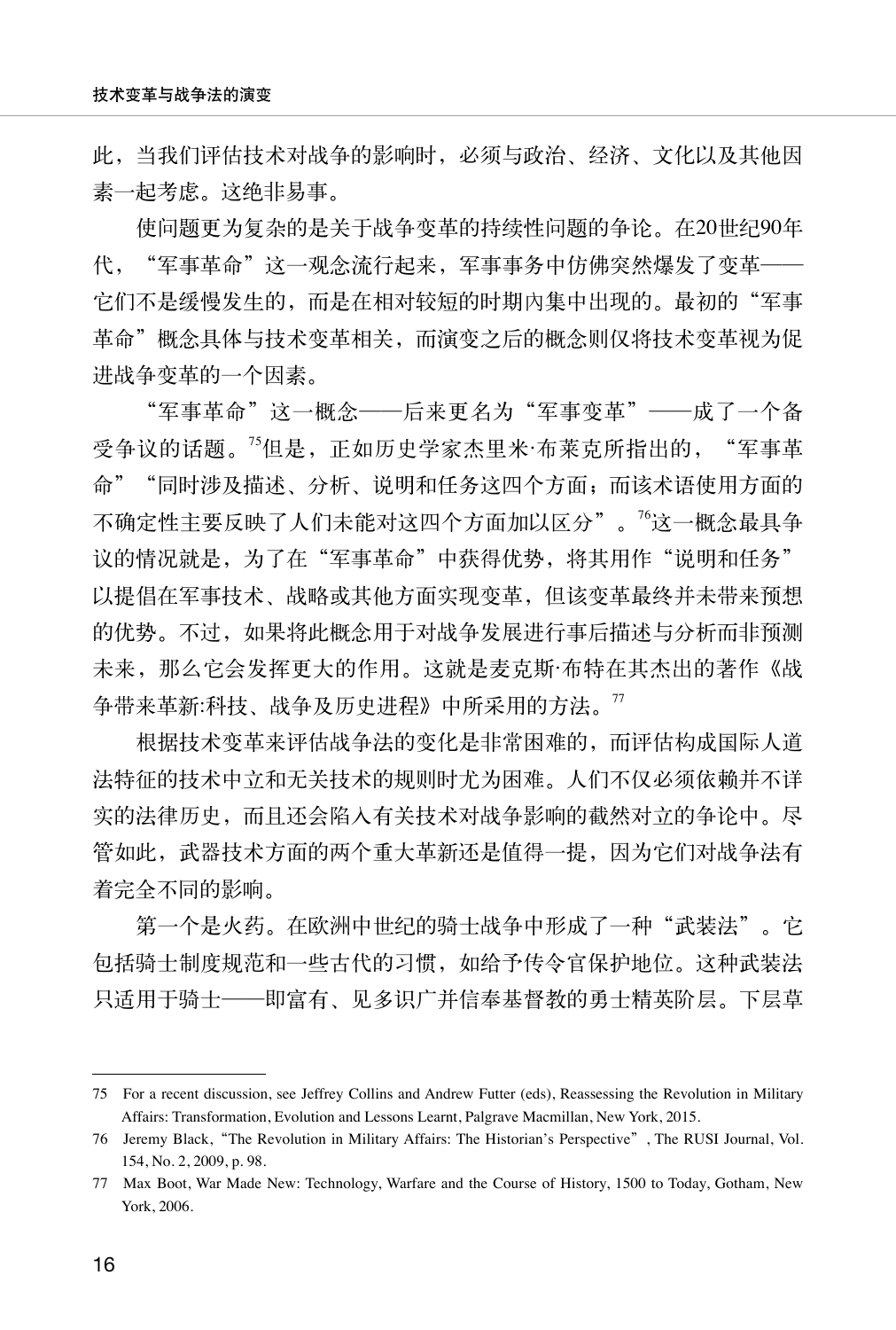

根士兵和其他普通人无法从这种骑士理想中获得任何好处,更不用说十字军 东征期间的非基督教徒了。所谓的"火药革命" (大约1500年——1700年)对 中世纪的骑兵给予了致命的打击,他们被装备有投射式武器 (首先是长弓然 后是明火枪和滑膛枪) 的步兵所取代。<sup>78</sup>无论这种骑士理想的实际效果如何 (多数情况下效果都是有限的),一个基于阶级的法律制度无法幸免于火药时 代。骑士制度的武装法相形见绌,并最终由为特定军事行动而颁布的行为准 则所取代。<sup>79</sup>这些准则成为当代军事纪律准则的前身。简单地说,技术变革 影响了作战行为,继而导致规范框架的变革。技术为发展一个与武装法相比 更加平等并具有普遍适用性的战争法作出了贡献。

与之相比较,应当提及的另一项革新是"原子弹"。毫无疑问,核武器 代表着国家作战能力方面的重大技术变革。不过,核武器随便落入一张精心 编织的 (即使并不完整)针对特定技术的裁军和不扩散措施的大网当中。<sup>80</sup>与 此同时,伴随着这些发展,在战争法适用方面也出现了一些问题。

首先,许多国家认为《第一附加议定书》并不旨在规制核武器。<sup>81</sup>但是 国际法院在其"核武器"咨询意见中确认,使用核武器应该"符合话用干武 装冲突的国际法的要求,尤其是国际人道法原则和规则的要求"。<sup>82</sup>这句话 的意思是,尚未进入习惯国际法之列的《第一附加议定书》中那些体现进步 的规则依旧无法适用干核武器。83

第二, "核武器"咨询意见的不明确性引起了巨大的争议。众所周知, 国际法院认为使用核武器"一般会违反"适用于武装冲突的国际法规则。<sup>84</sup>

<sup>78</sup> Ibid., pp. 17–105.

<sup>79</sup> S. C. Neff, above note 36, pp. 74–75.

<sup>80</sup> For an overview, see Dieter Fleck, "Nuclear Weapons", in Rain Liivoja and Tim McCormack (eds), Routledge Handbook of the Law of Armed Conflict, Routledge, Abingdon, 2016.

<sup>81</sup> 见英国和美国在签署时以及比利时、加拿大、法国、德国、爱尔兰、意大利、荷兰、西班牙以及英国 在批准时的声明。

<sup>82</sup> 国际法院,《以核武器相威胁或使用核武器的合法性》咨询意见,《1996年国际法院年度报告》,第 105 (2) (E)段。

<sup>83</sup> 关于讨论和参考文献, 见Julie Gaudreau, "The Reservations to the Protocols Additional to the Geneva Conventions for the Protection of War Victims", International Review of the Red Cross, Vol. 84, No. 849, 2003.

<sup>84</sup> 国际法院,《以核武器相威胁或使用核武器的合法性》咨询意见,《1996年国际法院年度报告》,第 105 (2) (E)段。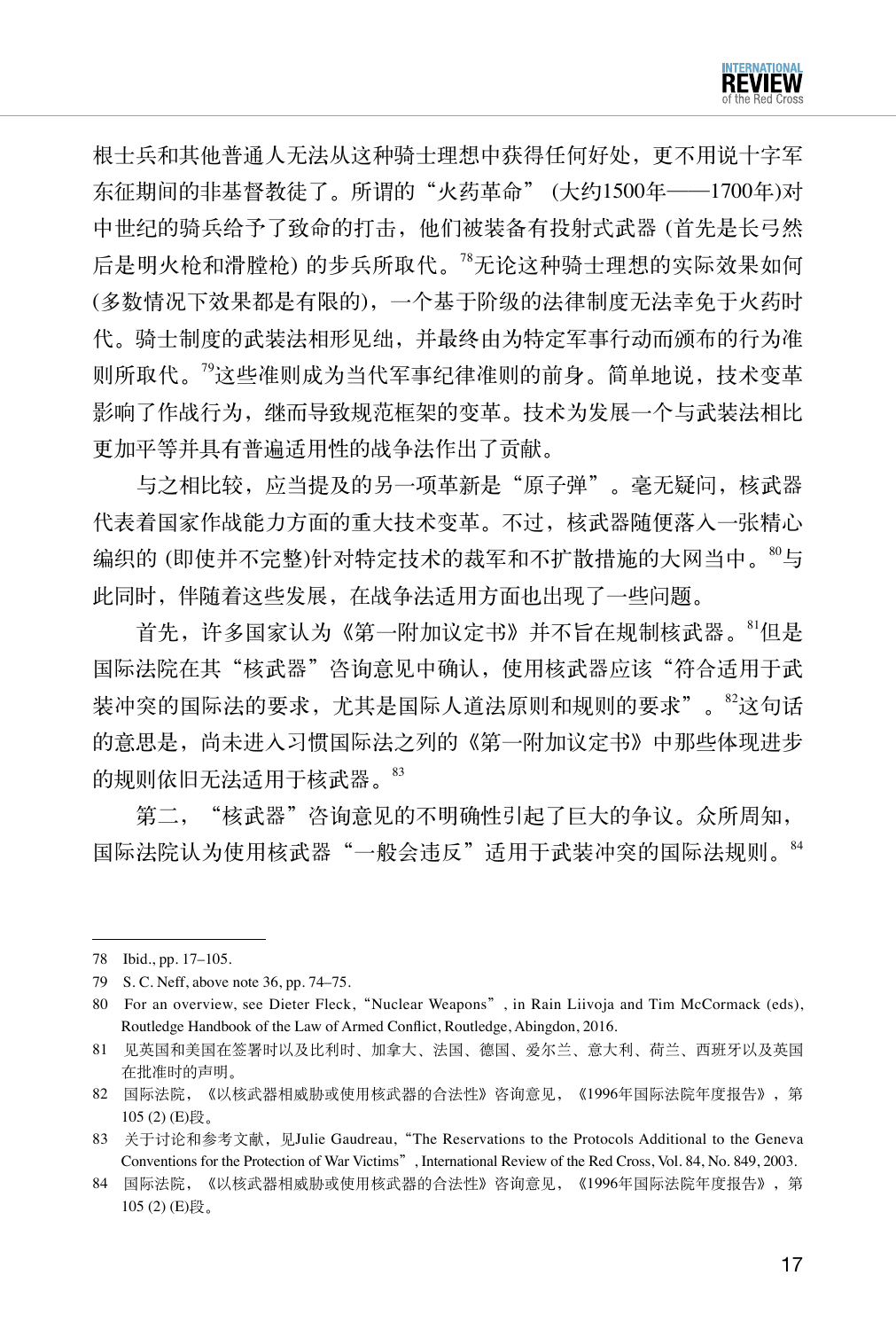但国际法院认为,在攸关一国存亡的极端情况下实施自卫时,无法"确切判 定使用核武器是否合法"。<sup>85</sup>这可以被理解为表明"极端的自卫情况下"可 以允许不顾战争法的限制,这是一种与战争法的基本信条完全不一致的观 点。但是,各国并未将这种解读提交给国际法院,而且实际上,在随后的文 献中,这种解读都遭到彻底的否定。86

尽管存在这些问题,核武器并未导致战争法实质性的改变。一种可能的 解释是,核武器虽然改变了战略格局,但对日常的(或谓"常规的") 战争形 式并无作用。正如安德鲁·罗斯所指出的: "核革命对作战形式的影响, 战 略意义超过实战或战术意义。它一直关乎威慑以及我们对威慑的看法而非作 战本身。"87

## 历史的重要性

格里高利·曼德尔曾指出:"研究以往的法律与技术问题是如何得到解 决的,尤其是在解决过程中所犯的错误,会为我们应对当今和未来可能出现 的法律与技术问题提供有价值的经验教训。"88这同样适用于法律、战争以 及军事技术。那么,我们能够从历史中学到些什么呢? 鉴于过去和现在军事 技术范围广泛,要在本文如此短的篇幅内说清楚应从历史中学到何种"经 验教训",甚至是概述为弄清楚这些经验教训应采取的方法,都是鲁莽的做 法。不过,我们可以相对有把握地提出几点一般性的结论。

<sup>85</sup> Ibid.

<sup>86</sup> See e.g. Timothy L. H. McCormack,"A non liquet on Nuclear Weapons: The ICJ Avoids the Application of General Principles of International Humanitarian Law", International Review of the Red Cross, No. 316, 1997; Dapo Akande, "Nuclear Weapons, Unclear Law? Deciphering the Nuclear Weapons Advisory Opinion of the International Court", British Yearbook of International Law, Vol. 68, 1997, pp. 208–210.

<sup>87</sup> Andrew L. Ross, "The Role of Nuclear Weapons in International Politics: A Strategic Perspective", FPRI FootNotes, March 2009, available at: www.fpri.org/article/2009/03/the-role-of-nuclear-weaponsininternationalpolitics-a-strategic-perspective.

<sup>88</sup> Gregory N. Mandel, "History Lessons for a General Theory of Law and Technology", Minnesota Journal of Law, Science & Technology, Vol. 8, No. 2, 2007, p. 552.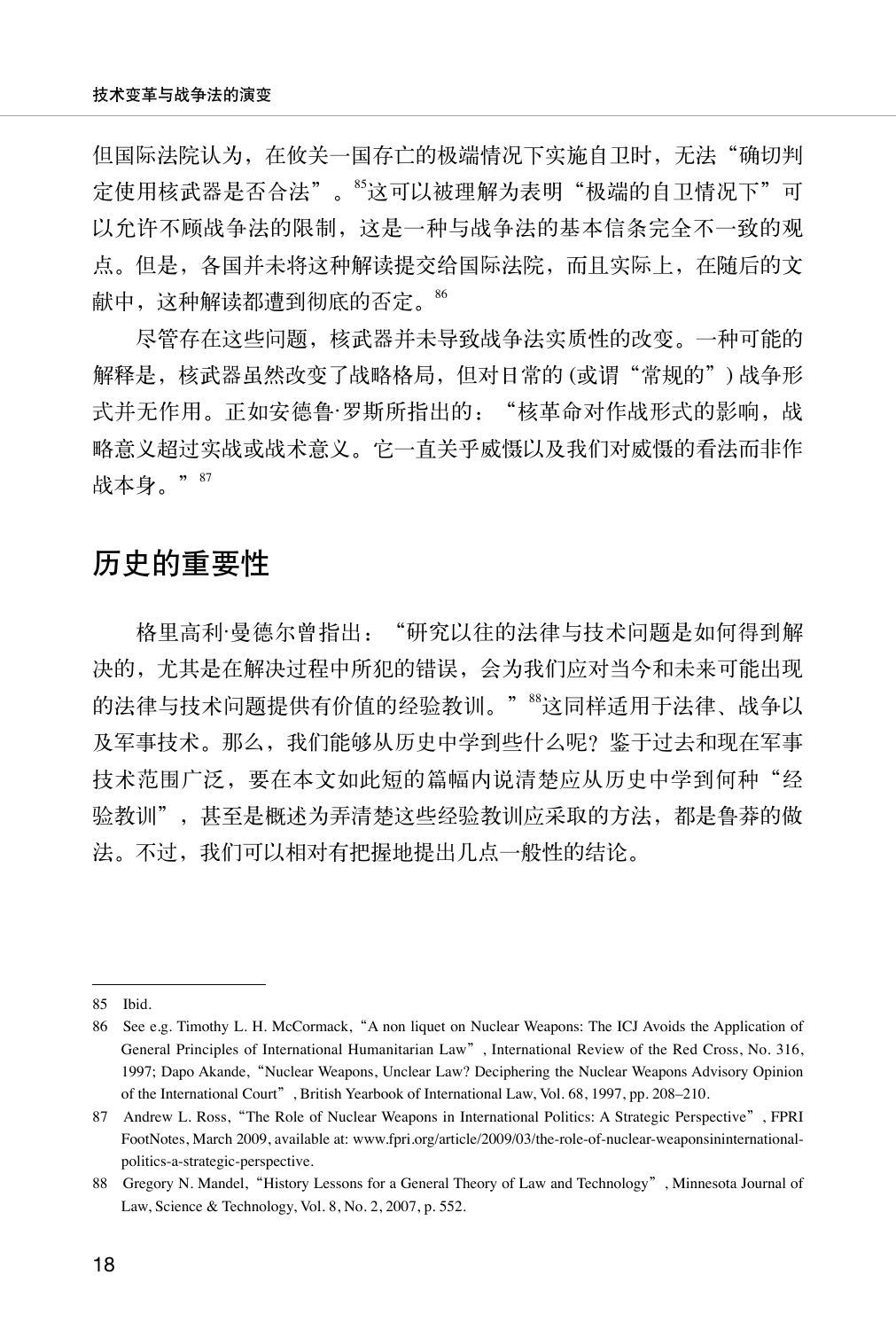

### 技术冲击的规律性

战争法一次次地受到新技术的挑战。许多技术——尤其是武器——至少 在最初阶段会被认为与当时的法律不符。根据贝斯特的观点,

战争的历史不断地被一些指控所打断,指控的内容即某些新式武器 是"非法的",原因是根据现行的荣誉、公平等标准,它们会造成"不 公平",或者是其行动后果的严重程度超出了所需的范围。89

贝斯特认为: "人们对一种新式武器进行指责, 往往是由于不习惯或因 其直接效果,而并非因为它具有客观上可测定的破坏力。"<sup>90</sup>他得出的结论 较为消极,认为"无论新式武器起初遇到何种性质和程度的反对,一旦反对 者自身能够获取到该武器,那么它就能获得普遍使用,而法律也会作出相应 的调整。" 91

实际上,贝斯特关于法律调整的认识是否正确并不是问题的关键。关键 在于,技术变革并不是战争法面临的新挑战。当前法律所处的这种所谓的不 稳定状态也并不新奇。但如今的情况是,技术变革的速度比以前更快,导致 法律落后于技术的问题更为严重。

#### 法规的有效性

有关法律与技术的历史在某种程度上体现了法律在新技术面前所具有的 适应力以及针对该技术所采取的法律解决方案的有效性。

在国内法背景下,人们已经对能否通过技术中立的法律来应对技术变革 进行了大量讨论,<sup>92</sup>这也是一个重要的战争法问题,在一些情况下,战争法 太过具体的规定反而容易阻碍其适用。一个明显的例子是对毒气战的禁止。 第一次对战争中使用毒气进行禁止的是1899年的《海牙宣言》,各缔约国在 官言中同意"放弃使用专用于散布窒息性或有毒气体的投射物"。<sup>93</sup>但在第

<sup>89</sup> G. Best, Humanity in Warfare, above note 32, p. 62.

<sup>90</sup> G. Best, War and Law, above note 32, p. 23.

<sup>91</sup> Ibid., p. 24.

<sup>92</sup> For a discussion, see e.g. B.-J. Koops, above note 56; C. Reed, above note 68.

<sup>93</sup> 《禁止使用专用于散布窒息性或有毒气体的投射物的海牙宣言》,187 CTS 453,1899年7月29日 (1900年9月4日生效),第4条第2款。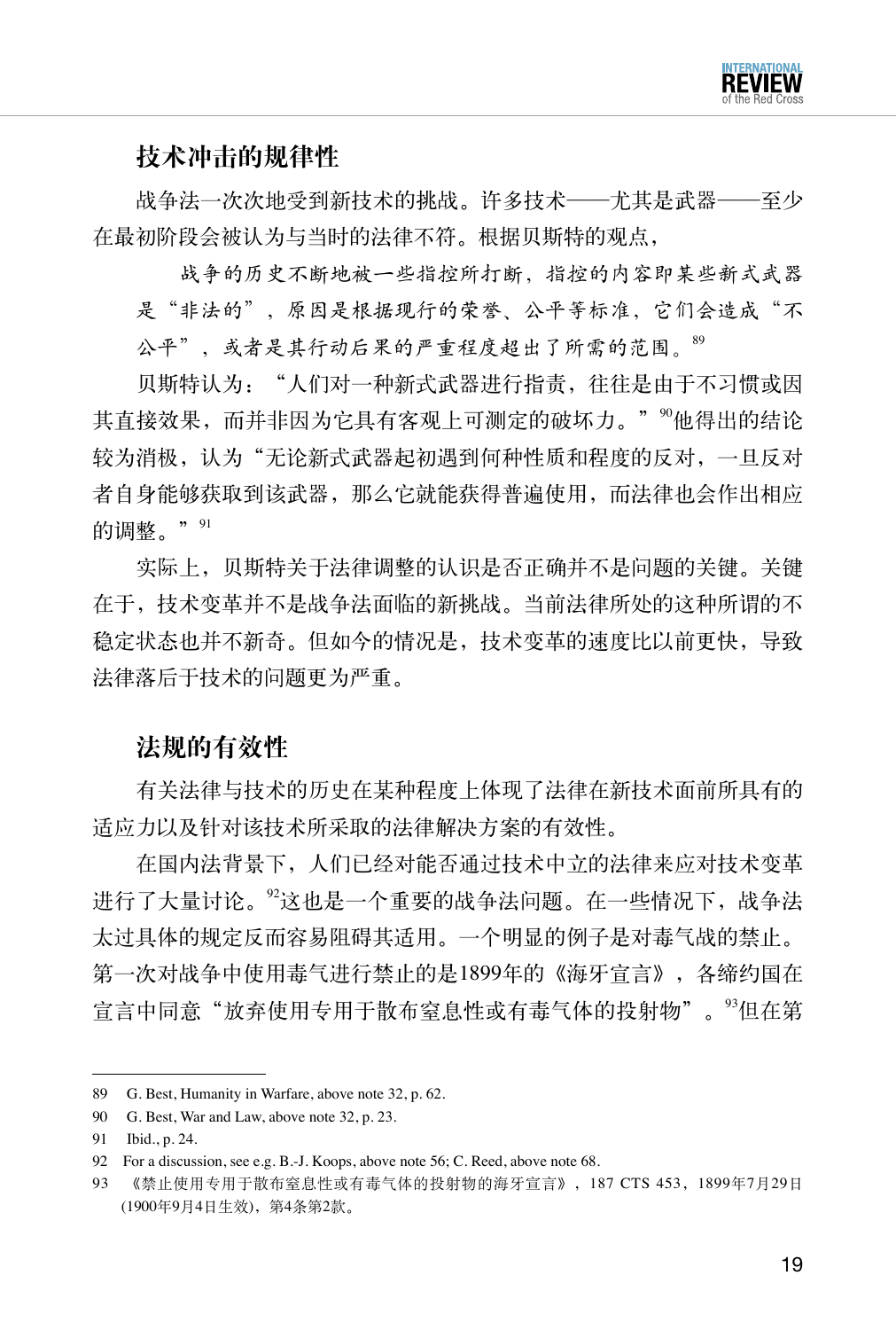一次世界大战期间,因使用充填此类气体的大炮和迫击炮炮弹,明目张胆地 违反了这一承诺。<sup>94</sup>此外,交战各方还找到了一些规避这一禁止性规定的方 法。例如,德国人发明了"一种含有能够产生榴霰弹效果的炸药的……毒气 弹",这样散布气体就不是该毒气弹的唯一目标了。95此外, 交战方还通过 从罐子中释放氯气和光气而并非使用释放气体的投射物的方式来用毒气杀伤 对方 (意外情况下会伤及自身)。<sup>96</sup>因此,1925年《日内瓦议定书》引入一个 更加全面的禁止性规定,即禁止"在战争中使用窒息性、毒性或其他气体, 以及使用一切类似的液体、材料或工具", 也就并非巧合。<sup>97</sup>

同时,具备高度的技术中立性的法律在国际层面的应用效果可能不会太 好。由于国际法的制度性缺陷,可能更容易确保技术特定的法律得到遵守。 尤其是对于规制武器或其它作战手段的规则,涉及的技术越具体,就越容易 设计出有效的裁军核查和非扩散措施。相反,很难想象可以针对所有不分皂 白的或者引起过分伤害的武器制定出一套可行的国际核查体制。核查措施很 可能由于对禁止性规定覆盖哪些武器存有争议而被搁浅。

在这种情况下,就会产生一个关于如何在技术中立和技术特定规则之 间实现最为有效的平衡的问题。关于该问题,《化学武器公约》为我们提供 了一个最为详尽的、具有可行性的解决模式。一方面,该公约包含一个关于 发展、生产、储存以及使用"化学武器"的全面禁止性规定。<sup>98</sup>接下来,又 通过参照"有毒化学品"对这类武器进行了定义, 即它包括通过"对生命过 程实施化学作用能够导致人类或动物死亡、暂时失能或永久伤害的"的物 质。"另一方面,该公约规定核查措施适用于被列入公约附件的化学品。100

<sup>94</sup> See e.g. Kim Coleman, A History of Chemical Warfare, Springer, Berlin, 2005, pp. 27ff.

<sup>95</sup> Ibid., p. 14; see also Ulrich Trumpener, "The Road to Ypres: The Beginning of Gas Warfare in World War I", Journal of Modern History, Vol. 47, 1975, p. 468.

<sup>96</sup> K. Coleman, above note 95, pp. 16ff; see also U. Trumpener, above note 96, p. 468.

<sup>97</sup> 《关于禁用毒气或类似毒品及细菌方法作战议定书》,94 LNTS 65,17 June 1925年6月17日 (1925年2 月8日生效)。

<sup>98</sup> 《关于禁止发展、生产、储存和使用化学武器及销毁此种武器的公约》,1974 UNTS 45,1993年1月 13日 (1997年4月29日生效),第1条。

<sup>99</sup> See ibid., Arts II(1) and (2).

<sup>100</sup> See ibid., Arts II(1) and (2).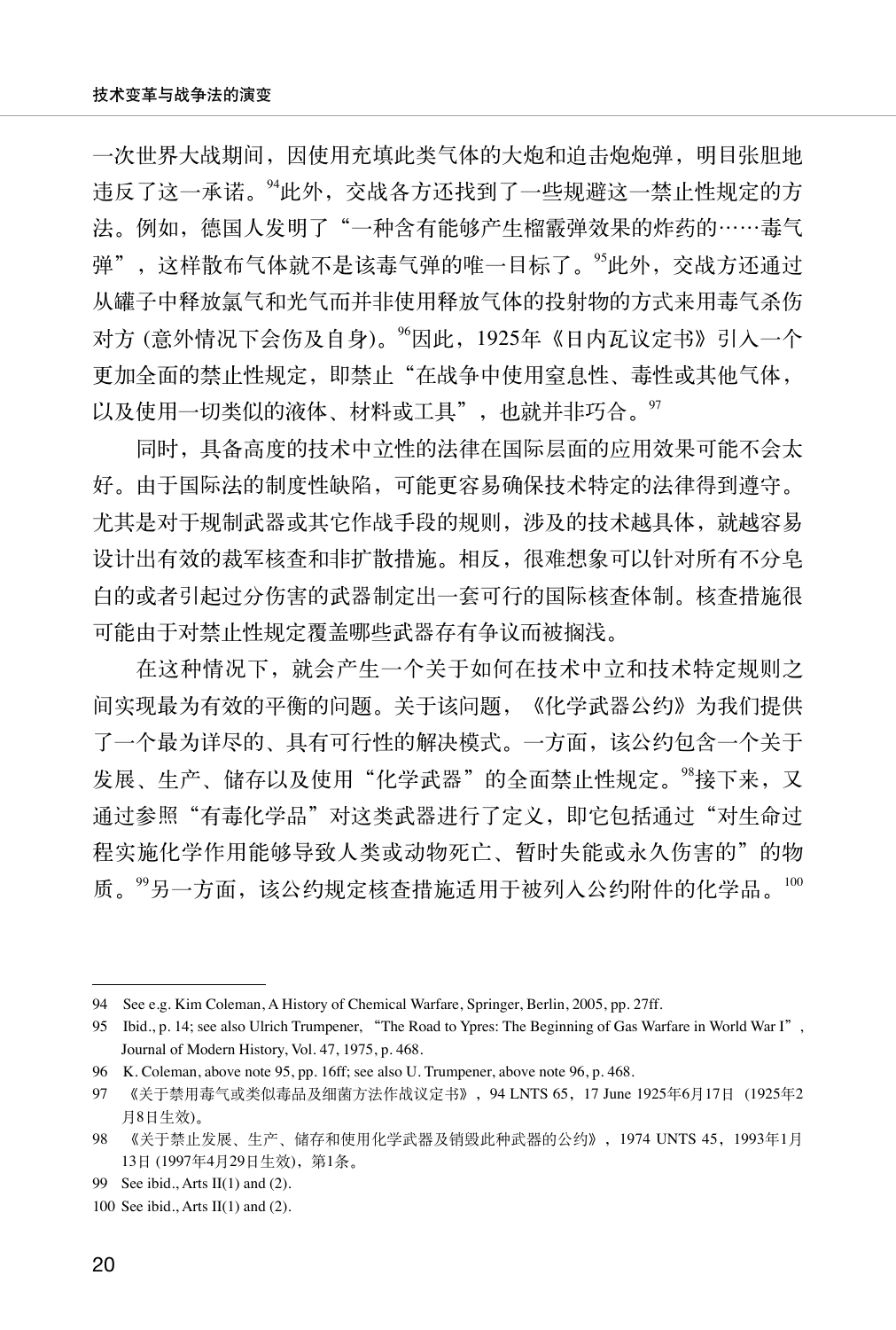

如此看来,《化学武器公约》为了建立一个普遍适用且可行的体制,融合了 具有不同程度的技术特定性的规则。

#### 武器、武器系统和军事技术

过于关注武器本身可能具有误导性。如上所述,虽然我们必须承认, 投射武器特别是火药的使用推动了中世纪战争形式的终结,但在其他情况 下,单纯的一项武器技术并不会产生此类影响。正如施密特所指出的: "对 于战斗行动的充分理解需要考虑所有与武器的使用具有直接因果关系的技 术"。<sup>101</sup>换句话说,我们需要考虑的是武器系统。从历史的视角来看,这无 疑是正确的。例如,马镫本身并非武器,但其使用实际上有助于一个武器系 统的形成 (即装备有长矛的骑士),从而开启了中世纪战争时代。

我们可能还需要再向前走一步。1800年以后,影响战争形态的技术变 革的特点是其所涉及的范围更广。举例来说,正如布特所描述的,战争的 "第一次工业革命"( 1856-1914年) 很明显推动了来福枪和自动火枪的发 展。<sup>102</sup>但是,蒸汽机的发明带来的影响或许更大,它便利了道路和工厂的修 建,从而使得征调了大量兵员的军队的调动和装备成为可能。或许更为明 显的是数字运算对军事活动带来了多方面的影响,不仅局限于武器甚或武 器系统。

#### 技术的新颖性

对特定技术的新颖性的评价必须放在历史的参照系中进行。毕竟,新 的事物仅是相对于旧的事物而言的。同时,历史参照系的时间跨度必须足够 广,否则,很容易导致对技术新颖性的高估 (导致高估的另外一个原因是, 人类容易被自身所取得的科技成就蒙蔽双眼,尤其是当科技专家竞相证明新 能力真实存在的时候)。<sup>103</sup>也许,迄今为止,围绕着无人机的争议已经因采用

<sup>101</sup> M. N. Schmitt, above note 22, p. 142.

<sup>102</sup> M. Boot, above note 77, pp. 107–201.

<sup>103</sup> G. N. Mandel, above note 88, pp. 559–563.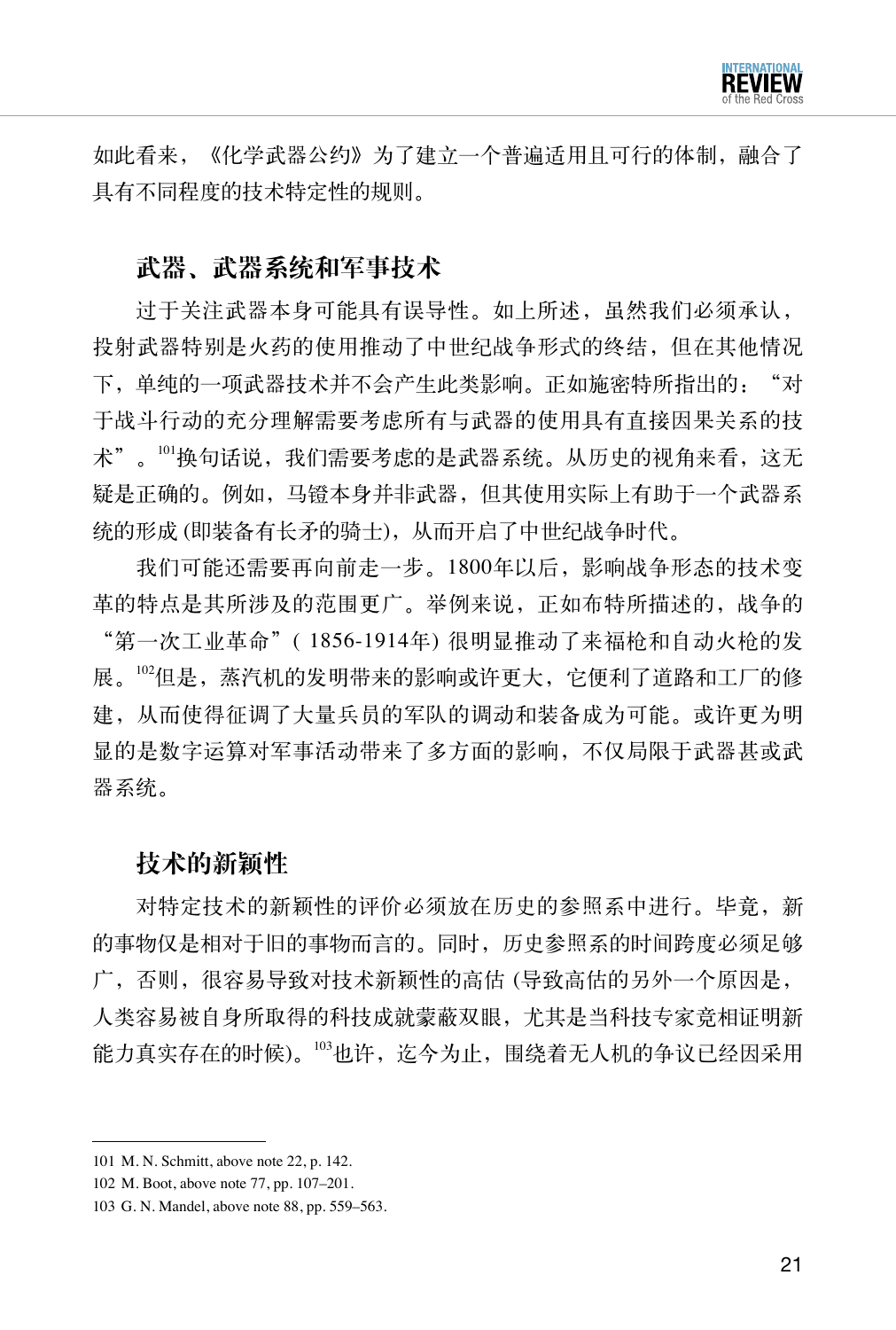了一种更加历史性的视角而获益。评论家们已经注意到了无人机和先前技术 之间的连续性,104并使人们关注此前对于增加敌人之间距离的争论。105这一 方法表明了无人机技术只是在某种程度上具有新颖性。可以说,当今正在发 生的技术变革——从机器人到生物技术——的新颖性表现为多种技术的独特 结合方式,而非任何一个单一技术的发展。不过,在以往的技术变革中也可 以找到类似之处。此前提到的第一次工业革命也涉及一系列技术。

一个相关的问题是"新争议"而非"新技术"。106就军事技术而言,可 以地雷为例。几千年前就出现了最早的非爆炸性地雷,是一种设置利器的陷 阱,具有杀伤力。<sup>107</sup>现代地雷的前身 (一种通过压力控制的爆炸装置)在17世 纪开始被采用,并在美国内战中得到广泛使用。108但直到20世纪70年代,人 们才就限制其使用的必要性达成充分的共识,从而推动了《禁止或限制使用 某些可被认为具有过分伤害力或滥杀滥伤作用的常规武器公约》的《第二议 定书》的通过。<sup>109</sup>随后又花了17年的时间才就全面禁止杀伤人员地雷达成一 致,通过了《渥太华公约》。110

本文无法充分探究推动这一发展的所有因素。可以说由于大量平民因 地雷致伤致死,促使人们产生限制地雷使用的意愿。而地雷造成的大量伤 亡又可归结为两点:一是小型地雷的发展,它能够从飞机上投射从而产生

<sup>104</sup> See e.g. P. W. Singer, Wired for War: The Robotics Revolution and Conflict in the 21st Century, Penguin Press, New York, 2009, p. 46ff; Sarah E. Kreps, Drones: What Everyone Needs to Know, Oxford University Press, Oxford, 2016, pp. 9–12; see also Rain Liivoja, Kobi Leins and Tim McCormack,"Emerging Technologies of Warfare" in R. Liivoja and T. McCormack (eds), above note 80.

<sup>105</sup> Stephanie Carvin,"Getting Drones Wrong", International Journal of Human Rights, Vol. 19, No. 2, 2015.

<sup>106</sup> This notion derives from Thérèse Murphy, "Repetition, Revolution and Resonance", in Thérèse Murphy (ed.), New Technologies and Human Rights, Oxford University Press, Oxford, 2010, p. 8.

<sup>107</sup> See Mike Croll, The History of Landmines, Pen & Sword, Barnsley, 1998, pp. 4–5.

<sup>108</sup> Ibid., pp. 10 and 15.

<sup>109</sup> 《禁止或限制使用某些可被认为具有过分伤害力或滥杀滥伤作用的常规武器公约》的附件《禁止或限 制使用地雷(水雷)、诱杀装置和其他装置的议定书》,1342 UNTS 168,1980年10月10日 (1983年12月2 日生效)。

<sup>110</sup> 《关于禁止使用、储存、生产、和转让杀伤人员地雷及销毁此种地雷的公约》,2056 UNTS 211,1997 年9月18日 (1999年3月1日生效);另见《禁止或限制使用某些可被认为具有过分伤害力或滥杀滥伤作 用的常规武器公约》,2048 UNTS 93, 1996年5月3日 (1998年12月3日生效)的附件1996年5月3日修订的 《禁止或限制使用地雷 (水雷)、诱杀装置和其他装置的议定书》 (《第二议定书》) (区别反坦克和杀伤 人员的地雷并对后者的使用做了进一步的限制)。